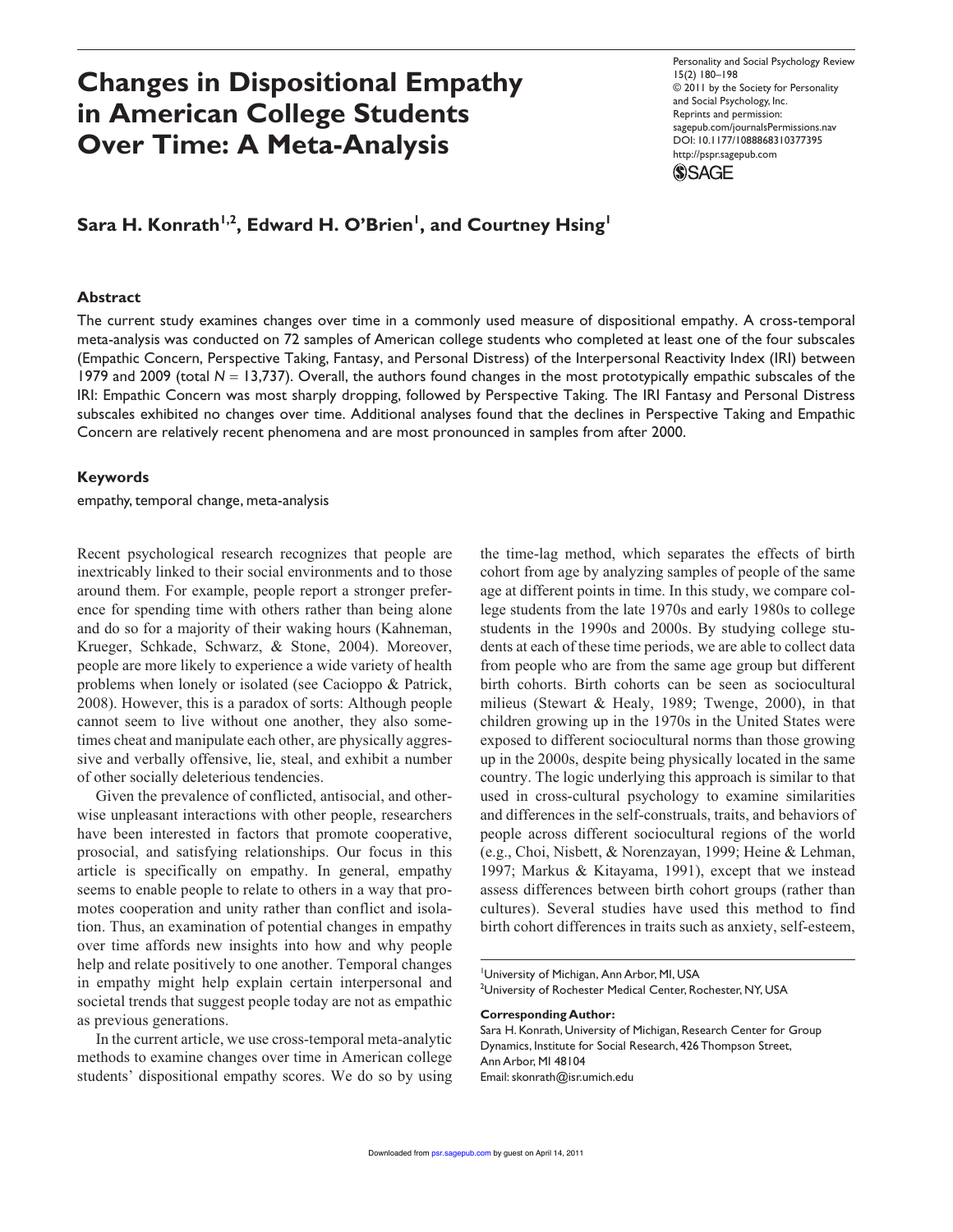narcissism, locus of control, and sexual behavior (respectively, Twenge, 2000; Twenge & Campbell, 2001; Twenge, Konrath, Foster, Campbell, & Bushman, 2008; Twenge, Zhang, & Im, 2004; Wells & Twenge, 2005). These studies used metaanalytic methods to compare samples of college students or children who completed the same psychological questionnaires at different points in time. In the method of crosstemporal meta-analysis, researchers correlate the mean scores on a measure with the year of data collection, weighting for sample size, to assess changes over time on particular measures (e.g., Twenge, 2000).

*What Is Empathy?* Past research on empathy is wrought with definitional issues. Some scholars have conceptualized empathy as a *cognitive* mechanism through which people are able to imagine the internal state of someone else (e.g., Borke, 1971; Deutsch & Madle, 1975), whereas others view empathy as an *affective* construct (e.g., Batson, 1987; Miller & Eisenberg, 1988). In turn, proponents of affective theories of empathy disagree over whether people's emotions are matched directly to another's affective state (Feshbach & Roe, 1968), whether empathy is simply a manifestation of sympathy (Hoffman, 1984), or whether people empathize to reduce their own stress about another's situation (e.g., Batson & Coke, 1981). Now, along with the advent of neuroscience and the rise of interest in the mirror neuron system (see Rizzolatti & Craighero, 2004), it appears the debate over establishing a single operational definition of empathy is far from settled. However, in its most basic form, dispositional empathy can be seen as the tendency to react to other people's observed experiences (Davis, 1983c).

Measures of empathy tend to focus on either a cognitive understanding of another's states (e.g., Hogan, 1969) *or* a vicarious other-oriented emotional response to these states (e.g., Mehrabian & Epstein, 1972). However, in the current study we operationalized empathy as defined by the Davis Interpersonal Reactivity Index (IRI; Davis, 1980, 1983a, 1983c), the only personality scale that follows a *multi*dimensional theory of empathy. The IRI is a 28-item scale that consists of four different 7-item subscales, representing different components of interpersonal sensitivity. Empathic Concern (EC) measures people's other-oriented feelings of sympathy for the misfortunes of others and, as such, is a more emotional component of empathy (e.g., "I often have tender, concerned feelings for people less fortunate than me"). Perspective Taking (PT) is a more cognitive or intellectual component, measuring people's tendencies to imagine other people's points of view (e.g., "I sometimes try to understand my friends better by imagining how things look from their perspective"). The Fantasy (FS) subscale measures people's tendencies to identify imaginatively with fictional characters in books or movies (e.g., "I really get involved with the feelings of the characters in a novel"). Personal Distress (PD) may be less adaptive in that it measures more self-oriented

feelings of distress during others' misfortunes (e.g., "When I see someone who badly needs help in an emergency, I go to pieces"). On average, females tend to score higher than males on each of the subscales (Davis, 1983c).

The IRI is an ideal measure of empathy to use for a crosstemporal meta-analysis. One major strength of the scale is that it assesses both cognitive and affective components of empathy, which could theoretically be changing at different rates over time. In addition, the IRI is reliable, well validated, and widely used. The scale carries substantial convergent and discriminant validity (Davis, 1994), the internal reliabilities of each subscale range from .71 to .77, and test–retest reliabilities of each subscale range from .62 to .71 (Davis, 1980). There is also high self–other agreement on IRI scores, which is demonstrated by corresponding scores between parents and adolescent participants (Cliffordson, 2001). Moreover, in one particular example of its predictive capabilities, Eisenberg et al. (2002) showed that scores on the EC subscale in a sample of 15- to 18-year-olds strongly correlated with scores on a prosociality scale measured with the same sample at ages 21 to 26.

*Correlates of Dispositional Empathy*. Because of its multidimensional nature, empathy as defined by Davis assesses a much wider spectrum of behavior, from prosocial to antisocial, and acts as a happy medium within the tangled web of previously established definitions and conceptualizations. In fact, Eisenberg and Miller (1987) concluded from their metaanalysis, "It is clear . . . the degree of positive association between measures of empathy and prosocial behavior varies depending on the method of measuring empathy," and furthermore, in reference to a cluster of measures that includes the Davis IRI, that "the relations [are] strongest for selfreport indices" (p. 113).

*Prosocial correlates*. Most research on the correlates of the IRI has been conducted using self-report measures. Nonetheless, we can draw a number of meaningful conclusions, particularly regarding EC, because this is the most commonly used subscale and arguably the most prototypical conception of empathy. People scoring high in EC score higher in shyness and social anxiety but at the same time display less loneliness and fewer negative agentic traits (e.g., boasting, verbal aggression; Davis, 1983c). They are also slightly more emotionally reactive (e.g., feeling a sense of emotional vulnerability; Davis, 1983c) yet higher in self-control (Tangney, Baumeister, & Boone, 2004). Taken together, those scoring high in EC appear to be a little bit nervous around other people, but they care about being liked, and perhaps they use their selfcontrol to defer their own gratification in lieu of others'.

Importantly, the emotional sensitivity and self-control associated with high EC translates into more prosocial attitudes and behaviors. For example, Taylor and Signal (2005) found that higher EC scores are strongly correlated with more positive views about animals as well as self-reported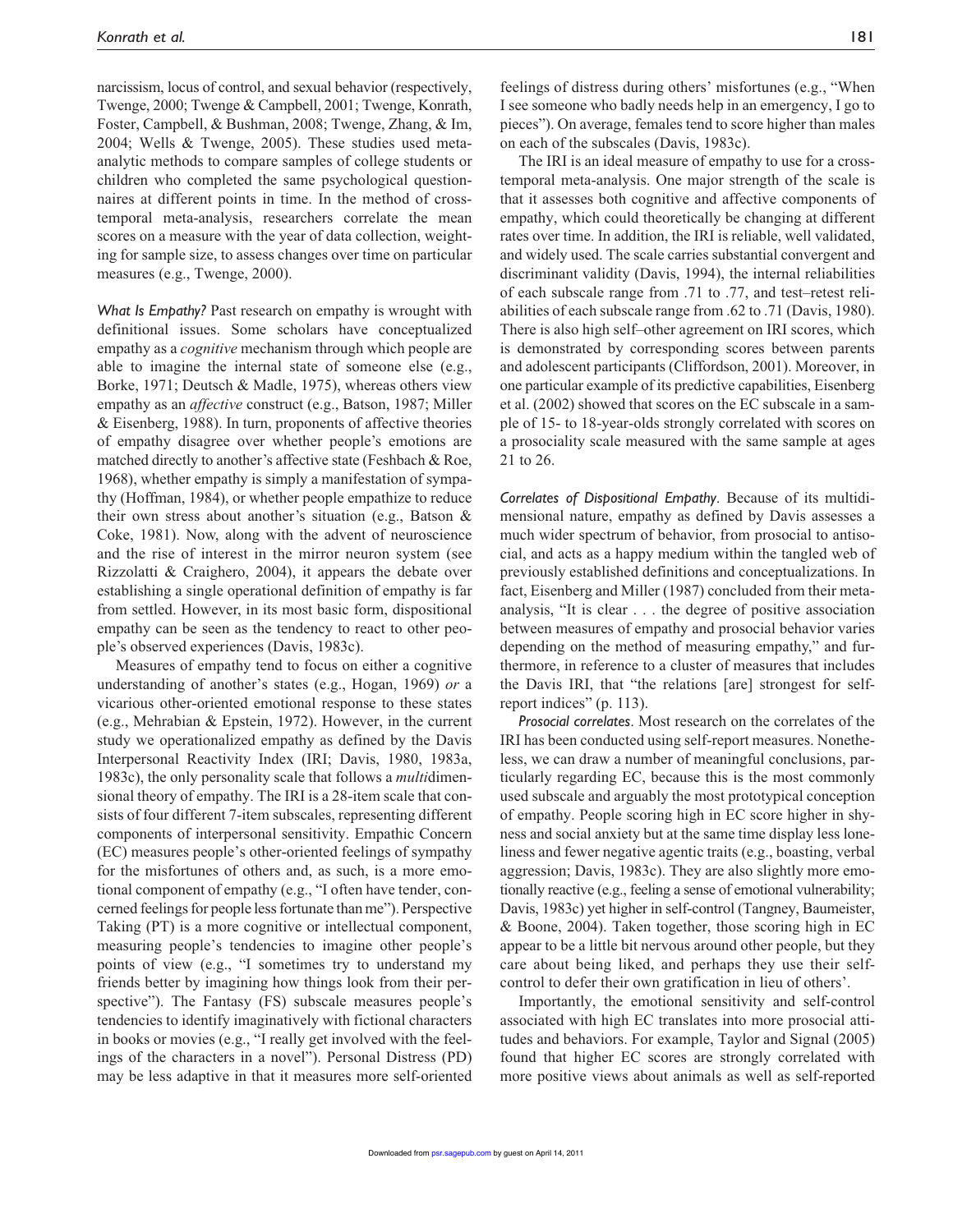vegetarian practices. However, the prosocial consequences of a high EC extend beyond the treatment of nonhuman animals: Participants who score higher on the EC subscale indicate more continuous volunteer hours per month (Unger & Thumuluri, 1997), choose to participate in experiments that will knowingly evoke feelings of sympathy and compassion (Smith, 1992), and are more likely to have returned incorrect change, let somebody ahead of them in line, carried a stranger's belongings, given money to a homeless person, looked after a friend's plant or pet, and donated to charity within the preceding 12 months (Wilhelm & Bekkers, 2010). In one of the original demonstrations of the prosocial behaviors associated with high EC scorers, Davis (1983b) found a strong correlation between those participants and the likelihood of both watching and contributing time and money to the annual Jerry Lewis muscular dystrophy telethon.

In addition, these effects appear to be specific to the EC subscale. Davis (1983a) asked participants to listen to an audiotape of someone in need and then indicate the number of hours they were willing to volunteer to help the person. For half of the participants, the appeal for help was structured in emotional terms; for the other half, it was a cognitive appeal. Davis found that the participants with a higher EC score indicated a greater number of volunteer hours, despite the type of appeal and their scores on other IRI subscales. Thus, dispositional empathy, and particularly EC, is a better predictor of a self-reported desire to volunteer than other empathic subscales or situational factors. Similarly, Davis et al. (1999) found that high EC scores were strongly correlated with people's initial willingness to be involved in situations that might require volunteerism and that this link was mediated by the expectation that the participants would feel sympathy and other positive emotions. These trends were based on the responses of a college population as well as community adults who volunteered at a local governmentfunded volunteering agency over a 5-year period.

Although limited to mostly self-report correlations, a few studies demonstrate behavioral prosocial implications of the IRI. By far the most salient behavioral correlate within the literature is volunteerism. For instance, volunteers for crisis and intervention help lines had significantly higher EC and PT scores than a matched nonvolunteer control group (Paterson, Reniers, & Vollm, 2009). Oswald (2003) further found that high scores on the PT subscale could reliably predict who would volunteer time to counsel working adults who were considering returning to college. Supplementing these findings, Litvack-Miller, McDougall, and Romney (1997) demonstrated the link between the IRI and volunteerism. Canadian grade-school children read a series of vignettes about people in need and indicated how they would respond in each situation. The children were then presented with a video of an actual family in need and were asked to indicate how much time and money they would donate. In both cases, the children with higher EC scores, and to a lesser extent higher scores on the PT subscale, were most likely to indicate prosocial responses and donate the most resources.

PT is also related to prosocial outcomes. For example, it is associated with low social dysfunction (e.g., shyness, loneliness, social anxiety, boasting, verbal aggression) and more other-oriented sensitivity (Davis, 1983c). Those who score high in PT are better able to match target individuals with their self-descriptions, which is a cognitive type of task (Bernstein & Davis, 1982). Intrapersonally, PT is associated with higher self-esteem and lower self-reported anxiety (Davis, 1983a). People scoring high in PT help others when they are reminded to take other people's perspectives but not necessarily in other situations (Davis, 1983a).

Those scoring high in FS are more emotionally vulnerable and more sensitive to other people's perceptions of them (e.g., public self-consciousness, other directedness; Davis, 1983c). Given that the FS subscale measures people's ability to be imaginatively transported by fictional material, it is not surprising that it does not appear to be related to prosocial behavior (e.g., Davis, 1983b, 1983c). Similarly, one would not expect to find a relationship between PD and prosocial behavior because this subscale is associated with higher social dysfunction (e.g., shyness, social anxiety, introversion), lower self-esteem, and a greater concern with what others think about the self (Davis, 1983c). In short, PD involves more self-oriented than other-focused reactions to other people's distress.

*Antisocial correlates*. Much of the remaining literature on the IRI highlights the negative, antisocial consequences of those who score low in empathy. Having empathy is an important factor in the motivation and ability to inhibit harmful behaviors because imagining the potential harm that one might cause deters antisocial behaviors. Studies on the antisocial characteristics of people with low empathy typically focus on a specific sample or subgroup. For instance, bullying within youth populations is negatively correlated with IRI (Ireland, 1999), and actively helping a victimized schoolmate as measured via self-report is positively correlated with IRI (Gini, Albiero, Benelli, & Altoè, 2007). In addition, low IRI scores are linked to aggressive behavior among the inebriated (Giancola, 2003), those who have committed sexual offenses (Burke, 2001), and those who have been accused of child abuse (Wiehe, 2003). A recent meta-analysis found that criminal offenders scored lower on PT than nonoffenders (Jolliffe & Farrington, 2004). However, no relationship was found between EC and criminal offending (Jolliffe & Farrington, 2004). On the whole, the correlation between low empathy and violent behavior is so strong that Bovasso, Alterman, Cacciola, and Rutherford (2002) strikingly concluded that "violent crime may be predicted by traits, such as empathy . . . over and above the assessment of prior antisocial behavior" (p. 371).

*Summary of correlates*. For nearly three decades, the Davis IRI has been widely used as a measure of four distinct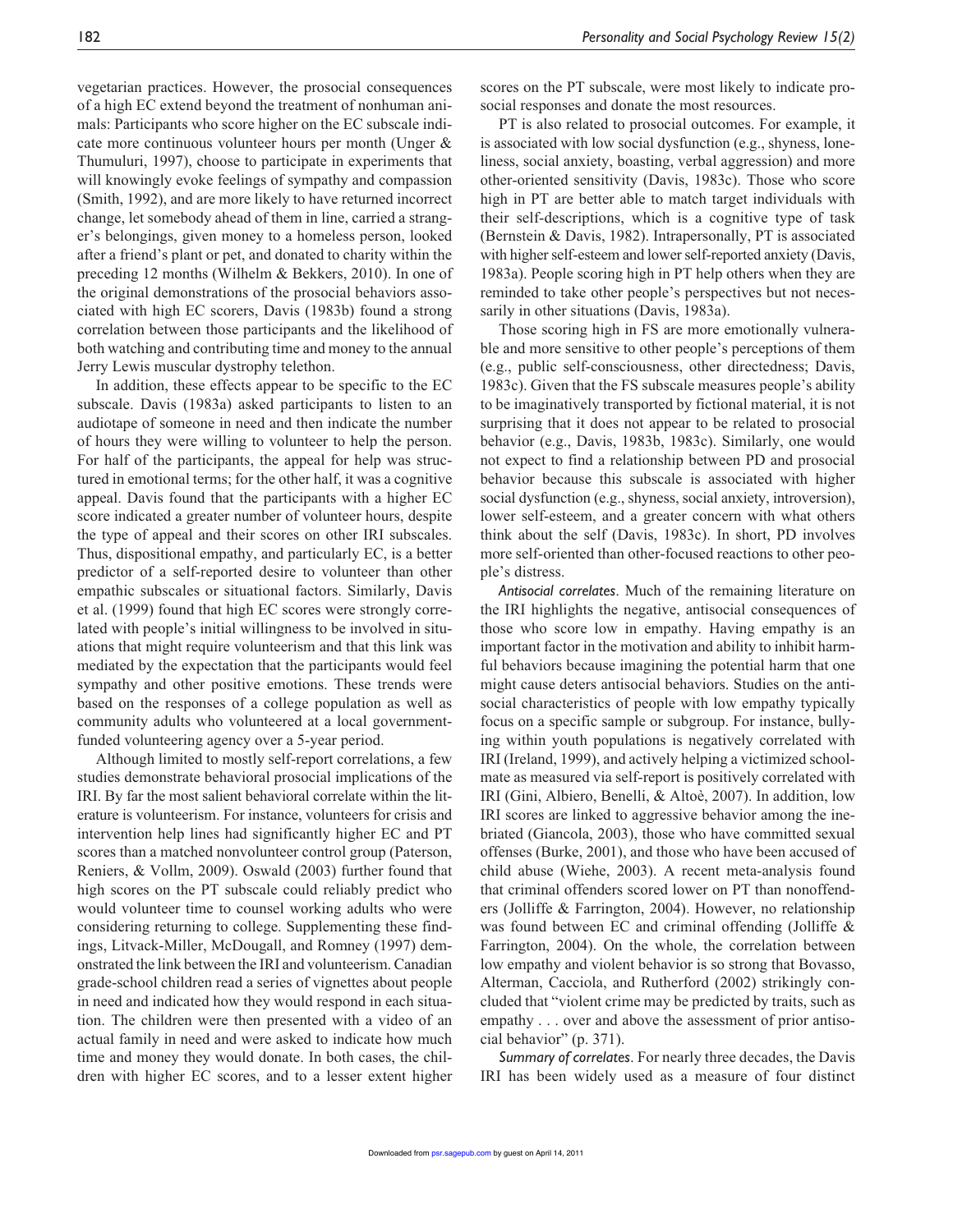aspects of empathy: Empathic Concern, Personal Distress, Fantasy, and Perspective Taking (Carey, Fox, & Spraggins, 1988; Davis, 1980). Research on the correlates of the IRI has demonstrated higher prosociality and lower antisociality. EC and, to some extent, PT appear to be the most related factors in predicting prosocial and antisocial outcomes, which is not surprising considering that they are more prototypically representative of popular conceptions of empathy.

*Hypothesis*. In this study we examine changes in scores on the IRI in American college students over time. Previous empirical work has led us to hypothesize that there would be a decline in dispositional empathy in recent years.

One especially relevant program of research finds increasing levels of narcissism in American college students from the mid-1980s until late into the first decade of the new millennium, using similar cross-temporal methods as in the current study (Twenge et al., 2008; Twenge & Foster, 2008,  $2010$ .<sup>1</sup> Dispositional narcissists have inflated self-views, especially on agentic traits such as power and intelligence (e.g., Campbell, Rudich, & Sedikides, 2002). Although narcissists are extraverted, they think of others primarily in terms of their utility rather than as interdependent relationship partners (Campbell, 1999). When narcissists' egos are threatened by rejection or an insult, they tend to aggress against the source of the threat (e.g., Bushman & Baumeister, 1998; Konrath, Bushman, & Campbell, 2006).

Given the correlates of empathy, one can logically predict that narcissism and empathy would be negatively related, and indeed several studies confirm this relationship (e.g., Watson, Biderman, & Sawrie, 1994; Watson, Grisham, Trotter, & Biderman, 1984; Watson & Morris, 1991). The most consistent finding in these studies is a negative correlation between the most problematic scales of narcissism (i.e., exploitativeness and entitlement) and the most desirable scales of the IRI (i.e., EC and PT). In other words, people scoring low in EC and PT are especially antisocial.

Other societal changes related to rising narcissism also lead us to predict that empathy might be declining. For example, individualism (Twenge, 2006), self-esteem (Twenge & Campbell, 2001), positive self-views (Twenge & Campbell, 2008), and agentic traits (Twenge, 1997) have all increased over time, and individualistic individuals are by definition more concerned with their own success and well-being than those of others (see Fukuyama, 1999; Myers, 2001). Similarly, materialistic values are increasing over time, particularly within the United States and among young adults (Schor, 2004). Not surprisingly, materialism is related to less prosocial behavior and weaker relationships with other people (Kasser & Ryan, 1993; Vohs, Mead, & Goode, 2006). In addition, more Americans live alone now than ever before, and social isolation is linked to lower prosocial behavior, which is a major facet of empathy (Twenge, Baumeister, DeWall, Ciarocco, & Bartels, 2007).

This growing self-interest is further reflected by the meteoric rise in popularity of social networking sites such as MySpace and Twitter, by which people can broadcast their own personal information, pictures, and opinions to the online world. A primary example of the degree to which these portals allow users to promote themselves is demonstrated by Facebook's "Doppelganger Week" (February 1–7, 2010), when users were instructed to change their profile pictures to celebrities they think they resemble. Facebook even provided users with a helpful application that would match their picture to a familiar celebrity if none came to mind. This is just one example of the ways in which people today can lionize their own lives and, as a result, potentially isolate themselves from reality and actual social connections. Social affiliation and supportive social networks involve high levels of reciprocity and emotional concern (Lin & Peek, 1999) and require the sharing of positive, communal emotions such as sympathy, appreciation, and affection (de Vries, 1996; Durkheim, 1897/1951). A subsequent reduction in empathy is consistent with these trends, as younger people more frequently remove themselves from deep interpersonal social situations and become immersed in isolated online environments. These physically distant online environments could functionally create a buffer between individuals, which makes it easier to ignore others' pain or even at times inflict pain on others (e.g., Milgram, 1974).

Although societal changes seem to clearly suggest that empathy is declining, other work on empathy across people of different ages presents a more complicated portrait. One study specifically measured empathy across different age groups in an attempt to establish developmental trends in empathy, which is different from cohort comparisons like ours but perhaps still relevant. Schieman and Van Gundy (2000) found a negative correlation in empathy scores (as measured by an adapted scale partially modeled after the Davis IRI) extending from their youngest (22 years old) to their oldest (92 years old) participants (data collected in 1981). As a result, they suggested that average empathy scores are lower in older age groups than in younger age groups. The authors explained this finding by citing the variety of personal and social conditions that are experienced differently by older individuals, such as widowhood, retirement, and physical impairment, which might mediate the relationship between age and empathy. Nevertheless, because of the cross-sectional correlational design, we are unsure whether this difference might actually reflect developmental changes in empathy, that is, that people become less empathic over time. It could also reflect cohort changes in empathy, but unfortunately the cohorts they examined are outside of the time frames examined in the current study (their sample would have been in college anywhere from 1909 to 1979, a time frame that does not overlap with ours). It is intriguing Schieman and Van Gundy found that those born in the late-1950s have higher empathy scores than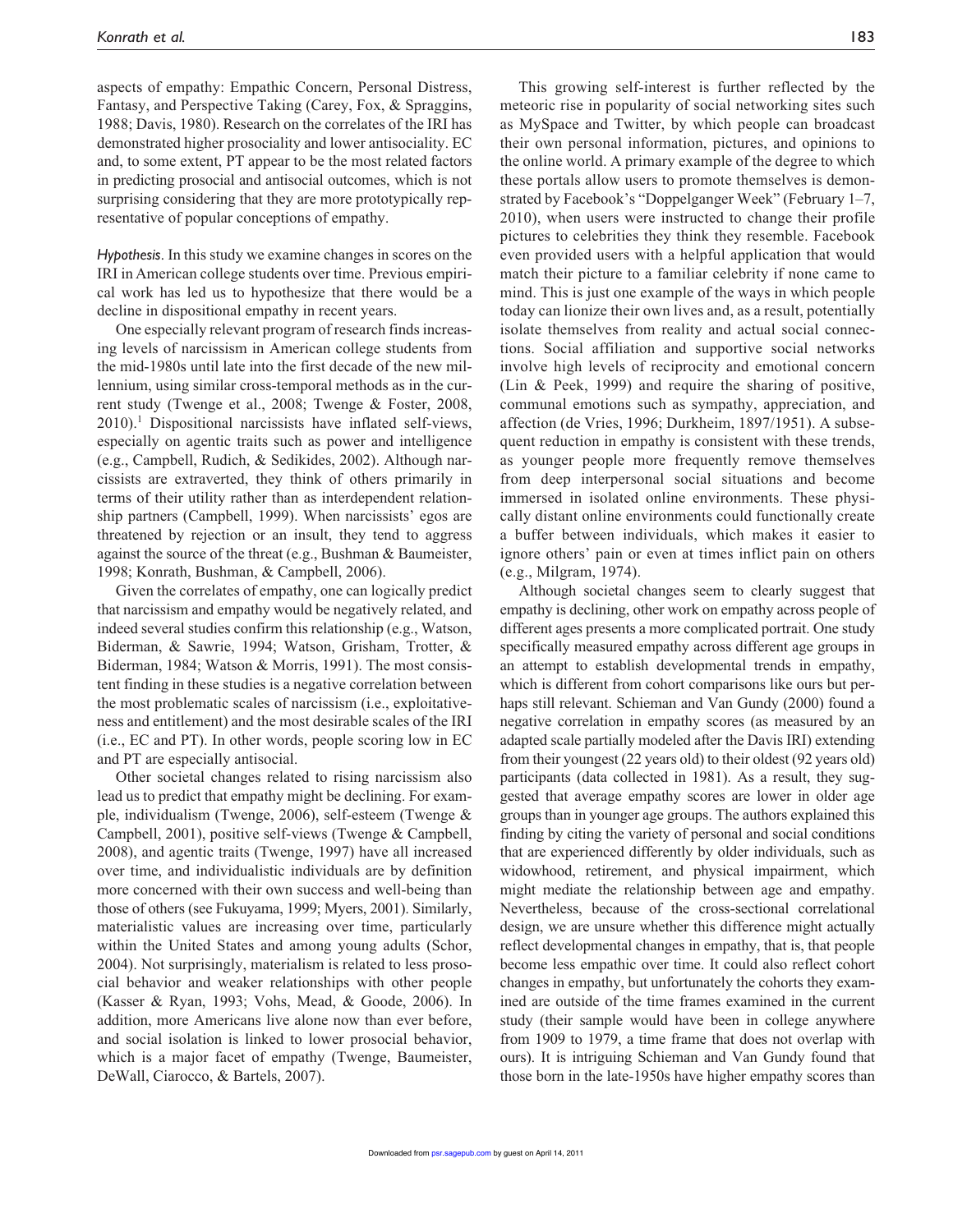those born in the late-1880s, and this certainly warrants future research that examines longer term trends and changes in empathy over time.

Related work tracked longitudinal changes in empathy over time but on a smaller scale. For example, Bellini and Shea (2005) found significant decreases in EC and PT among a longitudinal sample of medical interns from the beginning of their internships (2000) to completion 3 years later (2003). In a recent real-world display of this finding, a medical student at Stony Brook University Medical Center in the United States was photographed smiling and giving a thumbs-up over a cadaver, a picture that was incidentally later posted on Facebook (Einiger, 2010).

Taken together, changes in both broad and immediate environments can affect people's empathic tendencies, and thus empathy rises and falls with particular societal and situational changes. Thus, an examination of potential changes in dispositional empathy is warranted, and we have provided numerous reasons to specifically hypothesize that empathy has declined recent years.

*An Alternative Hypothesis?* Although psychological evidence points to potential decreases in dispositional empathy over time, three primary alternative theorists suggest a possible increase in empathic other-focus. Here, we address each claim.

First, the generational theorists Howe and Strauss (1993, 2000; Strauss & Howe, 1991), described the "Millennials" people who were in college from the early 2000s to late 2010s (sometimes called "GenY")—as outer fixated, group oriented, and civically responsible. Howe and Strauss (2000) concluded that this cohort is cooperative rather than selfabsorbed, suggesting that "individualism and the search for inner fulfillment are all the rage for many Boomer adults, but less so for their kids, [who are] not as eager to grow up putting self ahead of community the way their parents did" (p. 237). However, their argument is not based on empirical data.

Second, in the book *Generation We*, Greenberg and Weber (2008) argued that these Millennials are a more socially responsible generation than others coming before them. This conclusion is based on a survey that the authors commissioned that included 2,000 people born between those years. The major flaw with the survey in terms of its ability to help us understand the Millennial generation is that it did not include a comparison sample from a previous period or even a comparison sample of older adults. It simply asked young people to compare themselves to earlier generations of Americans, and not surprisingly they describe themselves in positive terms. For example, 90% of the respondents agreed that their generation is "set apart" from previous generations, and many of their other responses convey a similarly individualistic tone. In terms of actual data, the Millennials reported values that reflect high individualism, low authoritarianism, and high political interest.

However, these values are not necessarily equated with empathy. In fact, feeling unique and special is correlated with narcissism, which is linked to less empathy (Watson et al., 1984), and being antiauthoritarian or politically engaged does not necessarily mean that one will take others' perspectives or feel empathic concern for them. (A second flaw is that no information is given on how the sample was recruited and whether it was intended to be representative. Because we similarly do not claim that our sample of college students represents the American population in general, this is not our major critique, but it deserves mentioning.)

Third, Rifkin (2010) suggested the opposite of our hypothesis: Today's young generation is poised to express more empathy than previous generations. However, Rifkin did not base his conclusion on psychological research but rather on broad societal generalizations from history, philosophy, literature, and economics.

*Overview*. In this article, we conduct a cross-temporal metaanalysis of American college students' responses on the IRI. This analysis examines the correlation between the four IRI subscale mean scores and the year in which the data were collected, showing how levels of EC, PT, FS, and PD have changed since the early 1980s. The issue of changing college populations is an important concern for studies that examine college student samples across time. However, college populations have not changed too much on important demographic variables. For example, the socioeconomic status of college students has remained quite stable over time. The median family income of college students, when adjusted for inflation, did not change by more than \$3,000 between 1985 and 2008 (U.S. Bureau of the Census, 2008a). The racial composition of college student samples has also changed only slightly over this period, with the racial makeup of college students unfortunately remaining overwhelmingly White. African American students earned 6% of bachelor's degrees in 1985 and in 2007 earned about 10%; Asian Americans increased from 3% to 7%, and Hispanic Americans increased from 3% to 8% (U.S. Bureau of the Census, 2007). There were also similar percentages of women enrolled in college during this time period: Of college students, 53% were female in 1980 compared to 55% in 2008 (U.S. Bureau of the Census, 2008b). Overall, demographic changes in college student samples have been minimal during the time period covered by this study. In addition, four previous meta-analyses found very similar patterns of birth cohort changes in college student *and* child samples (Twenge, 2000, 2001; Twenge & Im, 2007; Twenge et al., 2004). Because child samples are not as selective as college samples and do not experience enrollment shifts with time, the similar results suggest that the small changes in the composition of college populations are not likely significant confounds in birth cohort analyses.

## **Method**

*Literature Search*. We searched for articles that cited the original sources of the IRI (Davis, 1980, 1983c) using the Web of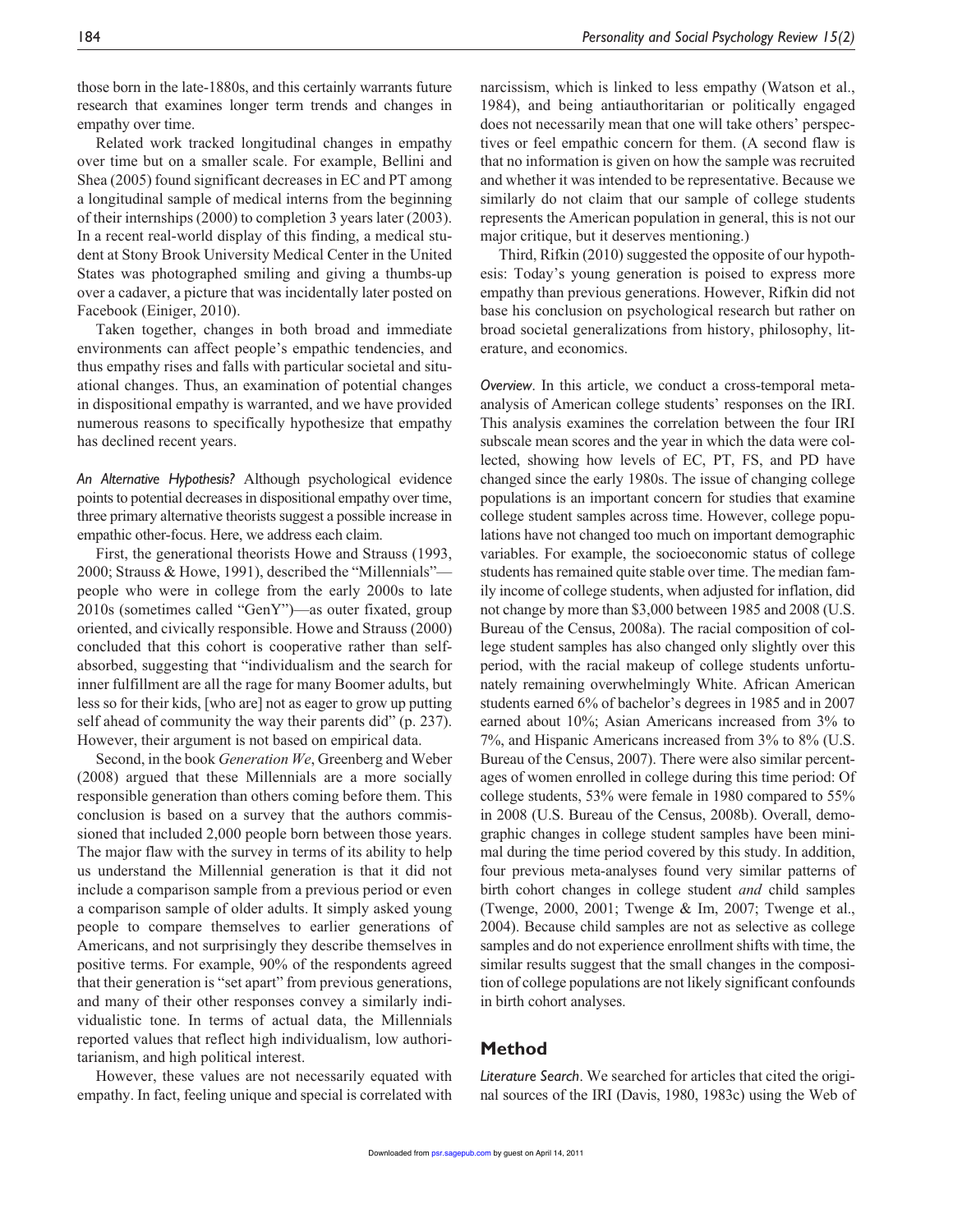Knowledge citation index. The Web of Knowledge is a database that includes virtually all journals in the social and behavioral sciences, biological and physical sciences, and medicine. We also included two unpublished honors theses that were available online, three unpublished sets of means obtained from Mark Davis, two unpublished dissertations, and two unpublished data sets from our own research. Included data sources are marked with an asterisk in the references section.

*Inclusion Criteria*. To be included in our analysis, a study had to report the sum or mean of at least one unaltered (7-item) IRI subscale and meet the following five criteria: (a) participants were undergraduates at conventional 4-year institutions (e.g., not 2-year colleges or military academies), (b) participants were attending college in the United States, (c) participants were not selected for any criteria (e.g., not chosen for scoring high or low on the IRI or another scale, not clients at a counseling center), (d) on the rare occasions in which random assignment occurred before IRI measurement, the experimental condition did not affect IRI scores, and (e) participants responded to IRI items using a 5-point Likert-type scale, which was essential to ensure comparability of the samples over time. Although Davis (1980, 1983c) originally reported that participants answered using a 0 to 4 scale, most researchers use a scale that ranges from 1 to 5. Of all 72 eligible samples using the first four above criteria, only 18 since the original IRI article was published used a 0 to 4 scale, whereas 54 used a 1 to 5 scale.<sup>2</sup> Thus, when authors used a 0 to 4 scale, we transposed the data to a 1 to 5 scale by adding 1 to each of the means. Authors typically reported means for the subscales, but when sums were presented, we divided the means and standard deviations by 7, the number of items in each IRI subscale. We did not include means if they collapsed across more than one subscale because this made it impossible to determine the independent effect of each subscale. When email addresses could be located, we emailed the authors of published articles that met all of the criteria outlined above but did not report means (or reported collapsed means). Of the 72 final samples, 15 were collected this way.

To estimate the year of data collection, we used the following procedure: (a) if the year of data collection was mentioned in the article or by the author, we included it; (b) if the article reported the original date that the article was received, we used this year as the estimated data collection year; (c) if the article reported only the final date that the article was accepted, we subtracted this year by 1, for publication time; (d) if the article reported that the data were presented at a conference, we used the year of the conference as the estimated date of data collection; (e) otherwise, the year of data collection was coded as 2 years prior to publication, as in previous metaanalyses (e.g., Oliver & Hyde, 1993; Twenge et al., 2008).

The final sample consisted of 72 samples that included at least one of the IRI subscales, for a total of 13,737 college students (approximately 63.1% female and 69.0% Caucasian, with a mean age of 20.27)

*Data Analysis Strategy.* We examined changes in IRI subscale scores over time by correlating mean scores with the year of data collection. As in previous cross-temporal meta-analyses, means were weighted by the sample size of each study to provide better estimates of the population mean. We performed our analyses using SPSS, and the betas reported are standardized to allow for easier interpretation.

To calculate the magnitude of changes in empathy scores over time, we used the regression equations and the averaged standard deviation of the individual samples, when they were available. To compute the mean scores for a specific year (e.g., 2008), we used the regression equation from the statistical output, which follows the algebraic formula  $y =$  $Bx + C$ , where  $B =$  the unstandardized regression coefficient,  $x =$  the year, *C* = the regression constant or intercept, and *y* = the predicted mean IRI score. This formula yielded the position of the regression line (the mean IRI subscale score on the *y*-axis) for particular years. We obtained the average standard deviation by averaging the within-sample standard deviations reported in the data sources. This method avoids the ecological fallacy, also known as alerting correlations (Rosenthal, Rosnow, & Rubin, 2000). The ecological fallacy occurs when the magnitude of change is calculated using the variation in mean scores rather than the variation within a population of individuals. This exaggerates the magnitude of the effect because mean scores do not differ as much as individual scores. The method used here, in contrast, uses the standard deviation of the individual studies to capture the variance of the scale among a population of individuals.

## **Results**

Overall, American college students scored lower on EC and PT between the 1979 and 2009 (see Figures 1 and 2). There is a significant negative correlation between year of data collection and EC ( $\beta = -.38$ ,  $p = .002$ ,  $k = 66$ ) and PT ( $\beta = -.27$ ,  $p = 0.03$ ,  $k = 64$ ) when weighted by sample size.<sup>3</sup> There were no significant changes in either the FS subscale ( $\beta = -19$ ,  $p = .26$ ,  $k = 37$ ) or PD ( $\beta = .09$ ,  $p = .55$ ,  $k = 46$ ). Thus, more recent generations of college students are reporting less EC and PT, which are the most central components of empathy.

We calculated effect sizes by calculating the difference between the average scores for the earliest and latest year in our sample, taking into consideration the average standard deviation for each IRI subscale. For the EC subscale, the regression equation (EC mean  $=$  -0.0140  $\times$  year + 31.771) yields a score of 4.06 for 1979 and 3.64 for 2009. Considering the average EC standard deviation of 0.6508, there was a drop of 0.65 standard deviations over time, which is a medium to large effect size (medium  $= 0.50$  and large  $= 0.80$ ) by Cohen's (1977)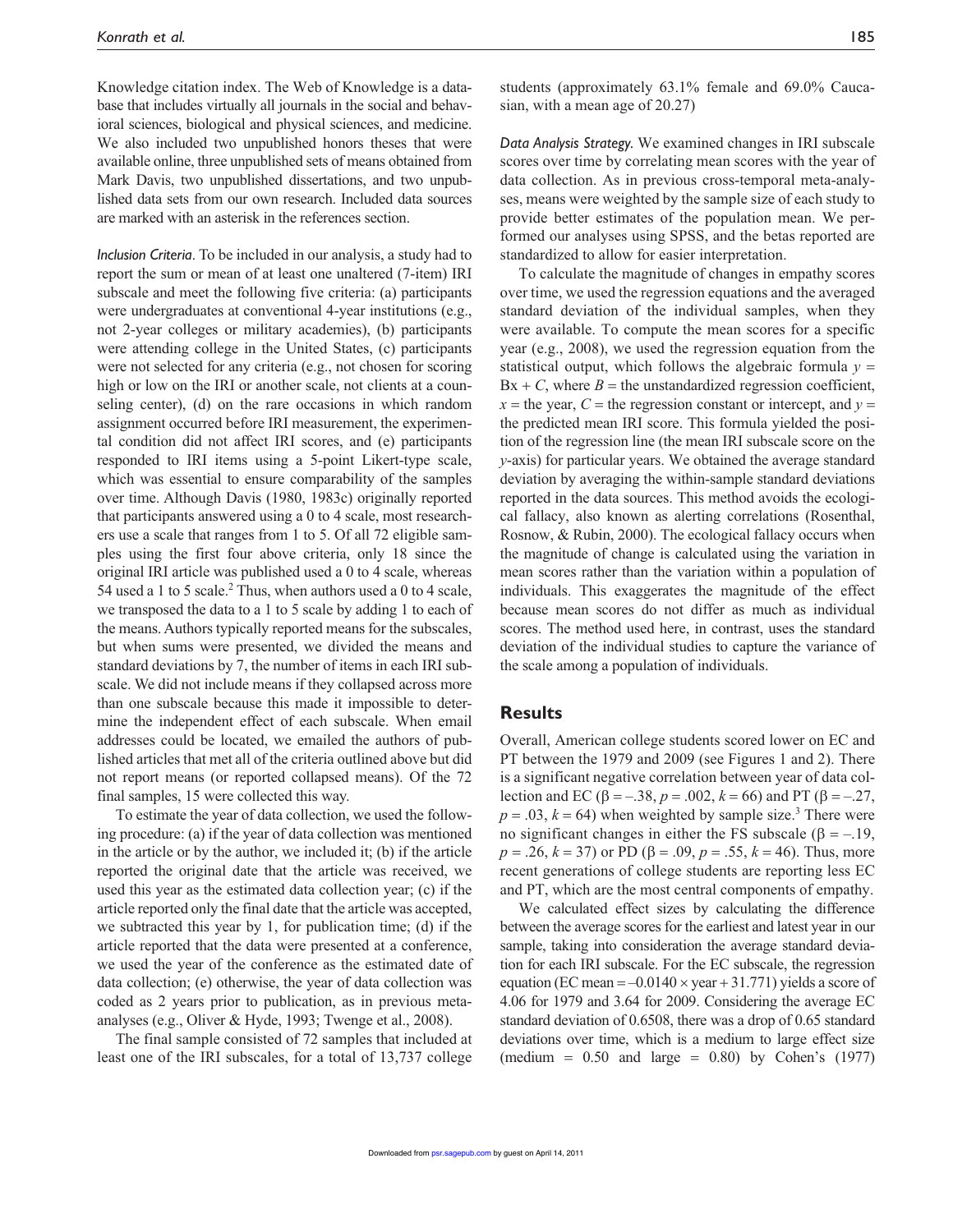

**Figure 1.** College students' Empathic Concern scores by period Note: Capped vertical bars denote 1 *SE*.



**Figure 2.** College students' Perspective Taking scores by period Note: Capped vertical bars denote  $\pm$  1 *SE*.

guidelines. For the PT subscale, the regression equation (PT mean =  $-0.0099 \times$  year + 23.349) yields a score of 3.66 for 1979 and 3.36 for 2009. The average standard deviation reported in the individual PT samples (from the data we collected) is 0.6786. Thus, PT scores decreased 0.44 standard deviations from 1979 to 2009. This is a small to medium effect size (small  $= 0.20$  and medium  $= 0.50$ ) by Cohen's guidelines. (The effect sizes for FS and PD are  $d = 0.17$  and  $d = -0.21$ , respectively.)

Converting the changes in EC and PT to percentile scores is also informative. If the average student in 1979 scored at the 50th percentile of the distribution of EC or PT, the average student in 2009 scored at the 26th percentile of EC and the 33rd percentile of PT (assuming a normal curve). In other words, between two thirds and three quarters of recent college students are below the 1979 PT and EC means, respectively. This represents a 48% decrease in EC (26 out of 100 in 2009 vs. 50 out of 100 in 1979) and a 34% decrease in PT (33 out of 100 in 2009 vs. 50 out of 100 in 1979).

*Gender and Ethnic Background.* Women tend to score higher than men on each of the four subscales of the IRI (Davis, 1980), so there may be interesting gender differences in how empathy is changing over time. Unfortunately, means were presented separately by gender in only 14 of the 72 samples, making it impossible to examine differences in men's versus women's scores over time. When means were presented separately by gender, we calculated the average score for participants, weighting by the number of males and females.

Of the 72 samples, 69 included the number of males and female participants, thus allowing us to examine whether our effect changes when controlling for the percentage of the sample that was male (range =  $0\%$  to  $100\%, M = 36.9\%$ ). We first looked for effects of gender proportion on empathy by regressing the percentage of male participants onto each IRI subscale (weighting for number of participants) and found no effects of percentage male on EC ( $\beta = -.17$ ,  $p = .19$ ,  $k =$ 64), PT ( $\beta = -.14$ ,  $p = .28$ ,  $k = 62$ ), or FS ( $\beta = -.17$ ,  $p = .32$ ,  $k = 36$ ), although samples with higher percentages of male participants had lower PD scores overall  $(\beta = -.34, p = .02, ...)$  $k = 44$ ). We next examined the effect of year of data collection on each IRI subscale when controlling for percentage male. Our results remain similar as in the original analysis: EC ( $\beta$  = -.43,  $p < .001$ ,  $k = 64$ ,  $d = 0.75$ ), PT ( $\beta$  = -.31,  $p =$ .02,  $k = 62$ ,  $d = 0.51$ ), FS ( $\beta = -.21$ ,  $p = .23$ ,  $k = 36$ ,  $d = 0.19$ ), PD ( $\beta$  = .009,  $p = .96$ ,  $k = 44$ ,  $d = -0.02$ ).

Unfortunately, only 36 of the 72 samples reported the ethnicity of the participants  $(M = 69.0\%$  Caucasian), which makes it not viable to reliably examine the effect of year of data collection on each IRI subscale. However, just for the sake of reporting the data, we did find that the samples with a higher percentage of Caucasian participants had lower EC  $(\beta = -.44, p = .009, k = 34), PT (\beta = -.36, p = .04, k = 33),$ and PD scores  $(\beta = -.51, p = .02, k = 21)$ . There was no relationship between the percentage of Caucasian participants and FS scores  $(\beta = -.27, p = .29, k = 17)$ .

*Publication Status*. We next analyzed the data excluding the nine unpublished samples (including two from our own lab) and found nearly identical results. There were similar declines in EC ( $\beta$  = -.40,  $p$  = .002,  $k$  = 58,  $d$  = 0.71) and PT  $(\beta = -.27, p = .04, k = 55, d = 0.47)$  and again no changes in FS ( $\beta = -.29$ ,  $p = .13$ ,  $k = 30$ ,  $d = 0.27$ ) or PD over time ( $\beta =$  $.09, p = .61, k = 39, d = -0.20$ .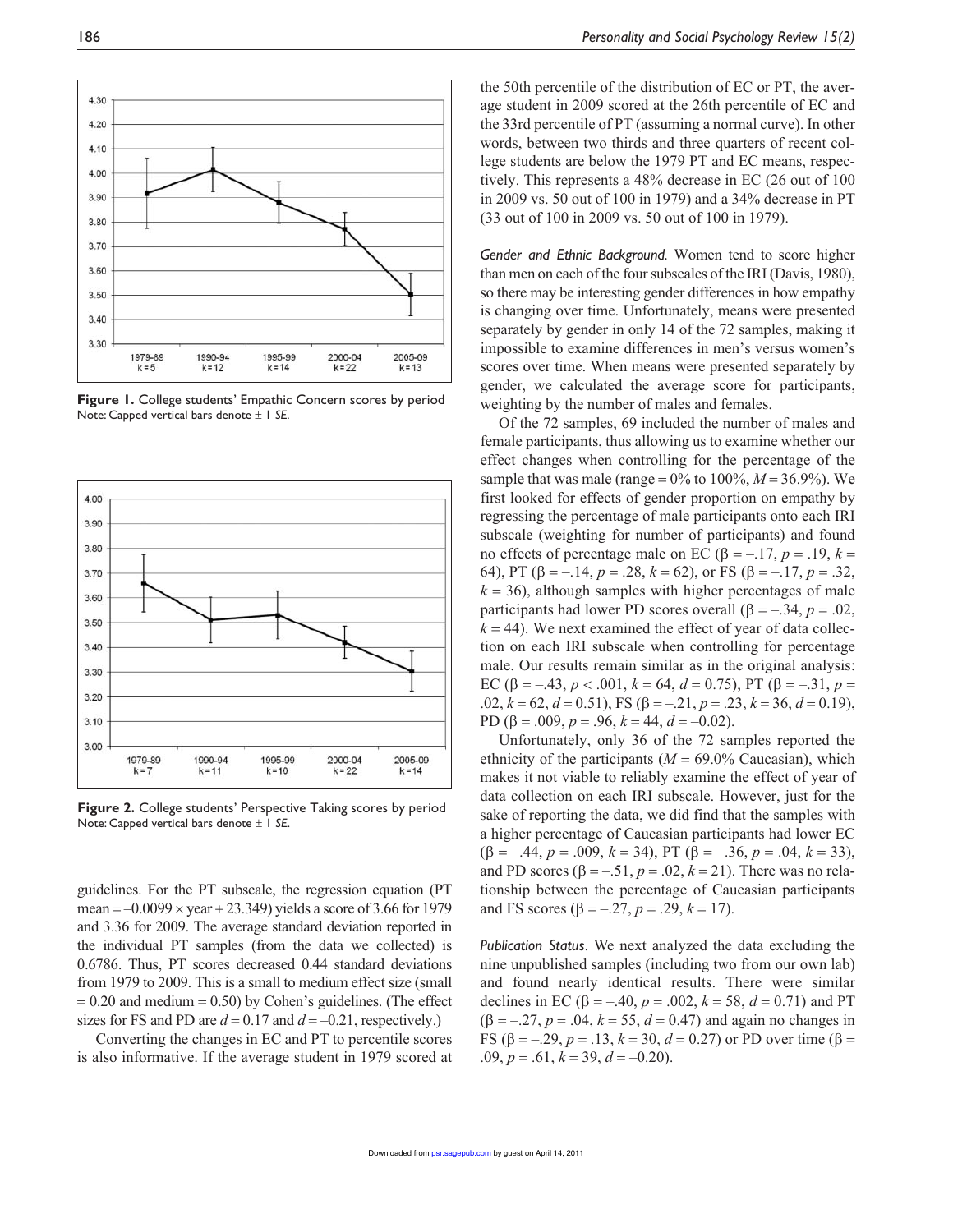*Economic Variables*. It is possible that declines in empathy can be explained by parallel changes in economic variables over time. There is evidence, for example, that being primed with money-related concepts leads to less helping behavior (Vohs et al., 2006). Thus, in times of greater economic prosperity people may be less empathic. We therefore tested whether observed changes in empathy over time would remain after controlling for measures of general economic health. We collected national statistics on annual average unemployment rate (civilian labor force, age 16 or older) and annual average inflation from 1979 through 2009 (U.S. Bureau of Labor Statistics, 2009a; 2009b). Overall, unemployment significantly declined from 1979 to 2009 ( $\beta = -.30, p = .01$ ), whereas inflation has also been declining ( $\beta = -0.49$ ,  $p < 0.001$ ), suggesting increasing economic prosperity from the late 1970s until the late 2000s, despite the economic downturn in 2008–2009. When examining the effect of unemployment and inflation on each of the IRI subscales, we find no significant relationships ( $ps$   $>$  .10).

Importantly though, even when controlling for both of these variables simultaneously, EC ( $\beta = -0.75$ ,  $p < 0.001$ ,  $k = 66$ ,  $d = 1.29$ ) and PT ( $\beta = -.47$ ,  $p = .03$ .,  $k = 64$ ,  $d = 0.78$ ) still declined significantly, whereas FS ( $\beta = -.40$ ,  $p = .17$ ,  $k = 37$ ,  $d = 0.36$  and PD ( $\beta = -.03$ ,  $p = .91$ ,  $k = 46$ ,  $d = 0.07$ ) remained unchanged over time.

*Time Period*. As there were only seven samples collected before 1990, we also ran the regression analysis for samples collected from 1990 to 2009. The results were similar. There remained a negative correlation between year of data collection and EC ( $\beta = -.50, p < .001, k = 61, d = 0.95$ ) and PT  $(\beta = -.24, p = .075, k = 57, d = 0.40)$ . FS  $(\beta = -.24, p = .18,$  $k = 32$ ,  $d = 0.26$ ) and PD remained nonsignificant ( $\beta = -0.06$ ,  $p = .73$ ,  $k = 41$ ,  $d = 0.14$ ). We next split our data set into two time periods to examine whether the decreases in empathy were specific to more recent time periods. When the analysis was restricted to the years 1979 to 1999, we no longer found changes in any of the IRI subscales: EC ( $\beta$  = .16,  $p = .43$ ,  $k = 26$ ,  $d = -0.12$ ), PT ( $\beta = -11$ ,  $p = .59$ ,  $k = 26$ ,  $d = 0.13$ ), FS ( $\beta$  = .22,  $p = .37$ ,  $k = 18$ ,  $d = -0.10$ ), and PD ( $\beta$  = .09,  $p = .71$ ,  $k = 21$ ,  $d = -0.09$ ). When examining changes in the IRI between 2000 and 2009, however, we found that the declines were most pronounced for EC ( $\beta = -.44, p = .004, k = 40,$  $d = 0.83$ ) and PT ( $\beta = -.31$ ,  $p = .06$ ,  $k = 38$ ,  $d = 0.55$ ). The changes in FS ( $\beta$  = -.16,  $p = .52$ ,  $k = 19$ ,  $d = 0.21$ ) and PD  $(\beta = -.28, p = .19, k = 24, d = 0.82)$  were again nonsignificant. Taken together, this analysis suggests that empathy has been decreasing in college students primarily since 2000.

## **Discussion**

A meta-analysis of 72 samples of American college students found a decrease in EC and PT, especially in the past decade. Compared to college students in the late 1970s and early 1980s, college students today are less likely to agree with statements such as "I often have tender, concerned feelings for people less fortunate than me" (EC) and "I sometimes try to understand my friends better by imagining how things look from their perspective" (PT).

The change in the Likert-type scale points in EC and PT between the late 1970s and 2009 is admittedly minor (i.e., about one third of a scale point, when combining the two subscales) and still leaves today's college student around the midpoint in these traits. However, the effect sizes are large enough that it may foreshadow future trends in empathy. Consider that the effect sizes were much larger than the effect of violent video games on aggression (Anderson & Bushman, 2001) and larger than the effect size for increases in narcissism over time (Twenge et al., 2008).

The changes in empathy were limited to the subscales (EC and PT) that have been shown to be associated with prosocial and antisocial behaviors in past research. The fact that PD remained unchanged over time is conceptually consistent with evidence suggesting an increase in self-focused traits such as narcissism (Twenge et al., 2008) and agency (Twenge, 1997). Importantly, this study provides evidence for a decrease in *other-focused* traits over time with the finding that EC and PT have significantly decreased. Unlike past work showing that the change in narcissism steadily increased over time, we found that decline in empathy has largely occurred after 2000, with relative stability before that.

*Why Is Empathy Declining?* The relationship between personality and culture is dynamic, with societal changes affecting empathy and changes in empathy feeding back into societal beliefs and norms. Our data cannot directly speak to the causes of the observed decline in empathy over time, but we can speculate on parallel trends in society that may be related. It is particularly important to speculate why these changes are most apparent after 2000.

*Behaviors and attitudes consistent with a decline in empathy*. Some of the correlates of empathy are also changing in step with it, although we cannot know for certain whether these changes are directly tied to the observed changes in empathy. As discussed previously, narcissism, which is negatively correlated with empathy, has been rising in American college students over a similar time period (Twenge et al., 2008). Behaviors and attitudes have also shifted in a direction that may be consistent with declines in empathy. For example, in a 2006 survey, 81% of 18- to 25-year-olds said that getting rich was among their generation's most important goals; 64% named it as the most important goal of all. In contrast, only 30% chose helping others who need help (Pew Research Center, 2007). Indeed, critics of the current generation of young adults have given them a variety of derogatory nicknames, ranging from "Generation Me" (Twenge, 2006) to the "Look At Me" generation (Mallan, 2009). Their overall message has been consistent: Young adults today compose one of the most self-concerned, competitive, confident, and individualistic cohorts in recent history.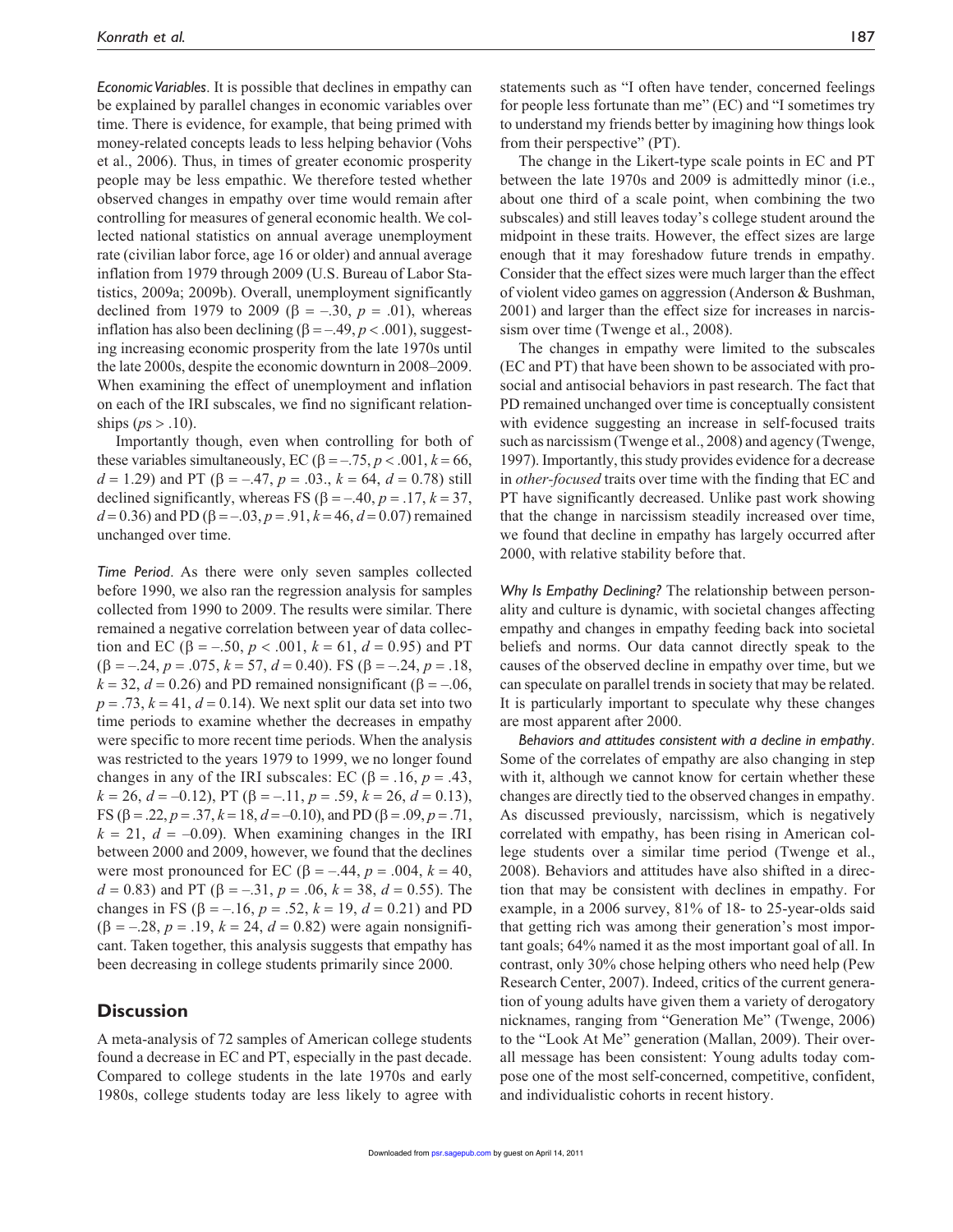Not surprisingly, this growing emphasis on the self has also come with a decreased emphasis on others. In one survey, more than 90% of American adults reported it was important to promote volunteerism, yet given the choice, more than half of the sample chose reading, watching television, and visiting in-laws over volunteering for or donating to charity (Kelton Research, 2007). Similarly, young adults from 18 to 25 (precisely the age range of most college students) consistently give the least amount of money to charity among all age groups (Gallup, 2006), giving less than 1.5% of their after-tax incomes in 2005 alone (U.S. Bureau of Labor Statistics, 2005). Another study found that only 3 in 10 young adults donated to church within a given year, whereas the percentage of individuals in other demographics who donated was double that, even when adjusting for relative income (Generous Giving, 2009). Perhaps these trends reflect the link between high empathy and low charitable giving as originally reported by Davis (1983c). Indeed, volunteerism and charitable giving are consistently low among young adults (U.S. Bureau of Labor Statistics, 2005; 2009c) and have decreased significantly throughout the 2000s (Philanthropic Giving Index, 2008; also see Helms & Marcelo, 2007), as would be predicted by a corresponding decline in empathy. However, these statistics related to charity over time might certainly be conflated with economic hardship. To try to remedy these outstanding issues, we tested whether the observed changes in empathy over time would remain after controlling for some measure of general economic health and found that they did.

*Increases in violence and bullying*. Aside from volunteerism and charitable donations, other societal trends support the claim that empathy is declining. For example, violent and aggressive acts significantly increased from the early 1980s to the mid-1990s among American college students who were self-reported moderate or heavy drinkers (Engs & Hanson, 1994). Binge drinking, driving while intoxicated, and accidental alcohol-related deaths have all shown comparable increases from 1998 to 2006; moreover, the number of alcohol-related physical assaults committed by college students has, at the very least, remained constant since then (National Institute on Alcohol Abuse and Alcoholism, 2007). Taken together, these trends may reflect Giancola's (2003) finding that those who score low on the Davis IRI are more likely to exhibit alcohol-related aggression if empathy is in fact declining among American college students. Statistics on violence among younger people reveal similar patterns; bullying is still quite prevalent in schools, with recent dramatic increases in bullying committed by females (e.g., Berger & Rodkin, 2009). Given the negative correlation between the IRI and bullying (Ireland, 1999) along with the well-established gender divide with females consistently exhibiting greater empathy (e.g., Batson et al., 1996; Davis, 1983c; Klein & Hodges, 2001; Macaskill, Maltby, & Day, 2002; Rueckert & Naybar, 2008), this rise in female bullying may be a consequence of empathy being on a significant decline.

*Changes in media and technology*. Media consumption appears to be increasingly popular as technological developments continue to advance. Most obvious is the explosion of "social" media. Friendster was developed in 2002 (Lapinski, 2006), MySpace in 2003 (Lapinski, 2006), Facebook in 2004 (Ellison, Steinfeld, & Lampe, 2006), YouTube in 2005 (Gueorguieva, 2007), and Twitter in 2006 (Lenhart & Fox, 2009). In turn, almost 50% of American Internet users now have online social profiles (Arbitron, 2010). According to one report, time spent social networking is up 82% from previous years as of 2009 (Whitney, 2010). Similarly, cell phone use has risen dramatically: The average American teen now sends and receives around 1,500 text messages per month, and nearly all teens use their phones for functions other than talking, such as playing games and listening to music (Pew Research Center, 2009). Such technology is easy and pervasive: More than 100 million people access Facebook with their cell phones (Media Literacy Clearinghouse, 2010), and more Americans now than ever before report using television and the Internet simultaneously (Nielsen, 2009). Moreover, 29.9% of television-owning households in the United States now contain at least four televisions (Reisinger, 2010), and television viewing recently reached an all-time high (Media Literacy Clearinghouse, 2010). Indeed, a multiyear research study revealed that the average American is exposed to a 350% increase in total information outside of work than the average amount they experienced only 30 years ago (Bohn & Short, 2009).

As a result, we speculate that one likely contributor to declining empathy is the rising prominence of personal technology and media use in everyday life. Clearly, these changes have fundamentally affected the lives of everyone who has access to them. With so much time spent interacting with others *online* rather than in reality, interpersonal dynamics such as empathy might certainly be altered. For example, perhaps it is easier to establish friends and relationships online, but these skills might not translate into smooth social relations in real life. There have been significant declines in the number of organizations and meetings people are involved in as well as in the number of average family dinners and friendly visits (Putnam, 2000; Putnam & Feldstein, 2004). Indeed, people today have a significantly lower number of close others to whom they can express their private thoughts and feelings (McPherson, Smith-Lovin, & Brashears, 2006). Alternatively, the ease and speed of such technology may lead people to become more readily frustrated or bored when things do not go as planned (e.g., O'Brien, Anastasio, & Bushman, 2010), resulting in less empathic interactions. Furthermore, people simply might not have time to reach out to others and express empathy in a world filled with rampant technology revolving around personal needs and self-expression.

The *content* of modern, post-2000 media might also influence empathy. For example, the rise of reality television might provide less than empathic role models for viewers. Reality programming exploded with *Survivor* starting in 2000 (Haralovich & Trosset, 2004) and *American Idol*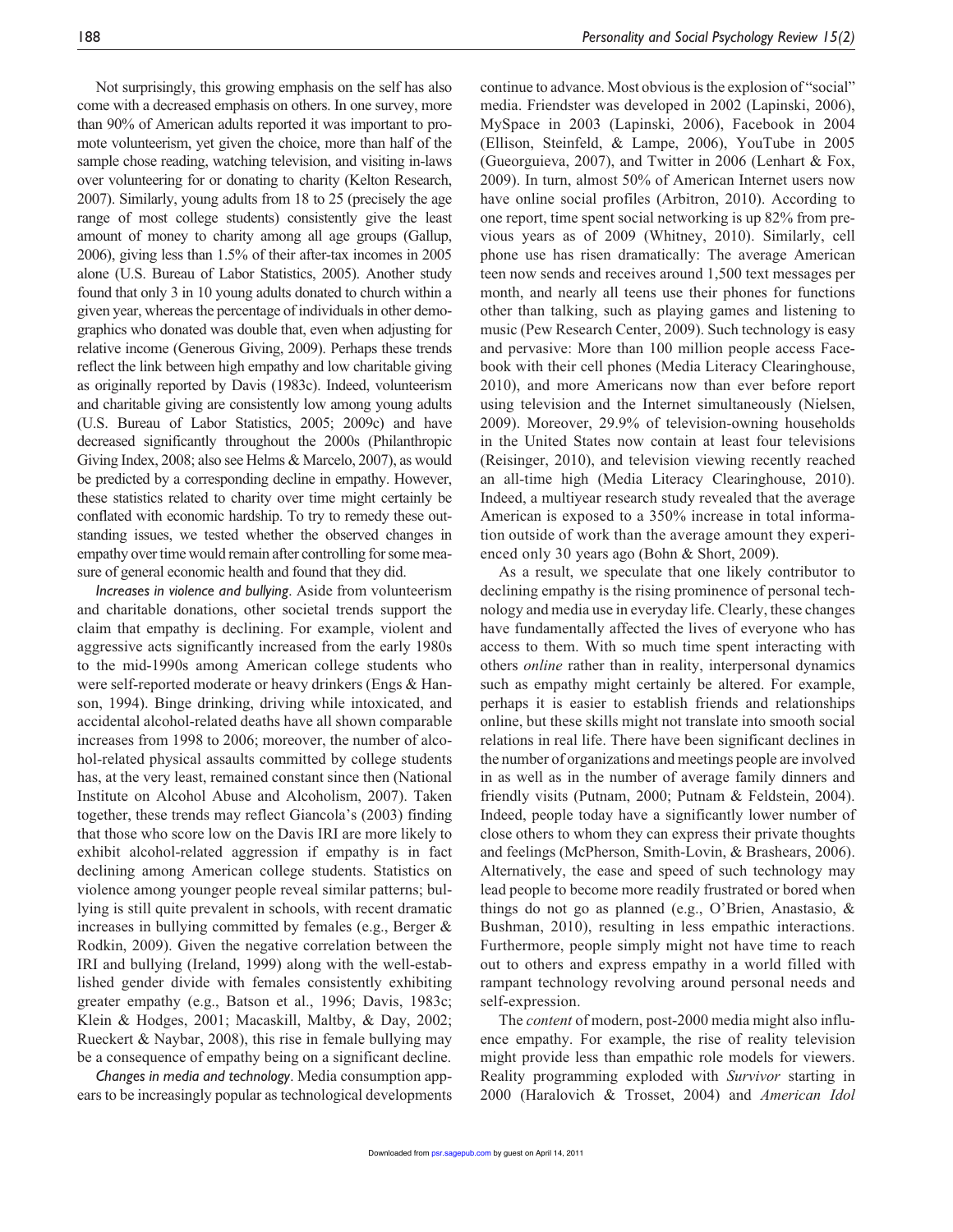starting in 2002 (J. Lee, 2009). Both shows revolve around single winners, multiple losers, aggressive characters, and rugged competition. Similarly, reality programming often depicts characters with unfettered narcissism (Young & Pinsky, 2006). Since then the number of programs and the ratings of these programs have grown, and they consistently dominate the television industry (Murray & Ouellette, 2008; Nabi, Biely, Morgan, & Stitt, 2003). As a result, narcissistic reality television stars are probably less empathic role models for young adults than those in previous generations, who might have modeled less narcissistic figures such as parents (e.g., Hoffman & Saltzstein, 1967). Overall, the agentic and narcissistic qualities found in modern media seem consistent with decreasing empathy.

In addition, exposure to media and technology may desensitize people to the pain of others if people are constantly bombarded with reports of violence, war, terrorism, and so on (e.g., Bushman & Anderson, 2009). In turn, the content of media from news reports to video games to television in general contains an increasing amount of violent coverage (Media Awareness Network, 2010). From this perspective, a decline in empathy seems understandable. Another by-product of these trends might be increased feelings of personal threat because of exposure to media violence, resulting in unrealistic fears of crime and terrorism. Perhaps more prominent public acts of violence, such as those from September 11, 2001, further enhance biases against the outside world. Accordingly, this increase in fear might lead people to be less likely to reach out to others and express empathy (e.g., Altheide, 2009).

In short, although personal technology and media use have exploded over the past decade, their potential negative interpersonal effects—such as leading people to care more about themselves and to interact less with real others—might also cause a decrease in empathy.

*Changing parenting and family practices*. Surprisingly, there does not appear to be direct correlations between parental empathy and child empathy (Strayer & Roberts, 2004). Instead, links between parental and child empathy are mediated by a number of factors. Parents who promote empathy development in their children are low in controlling punishment styles (e.g., Krevans & Gibbs, 1996; Strayer & Roberts, 2004) and high in warmth and responsiveness (e.g., Barnett, 1987; Davidov & Grusec, 2006; Kanat-Maymon & Assor, 2010; W. L. Roberts, 1999; Strayer & Roberts, 2004; Zahn-Waxler, Radke-Yarrow, & King, 1979) and other-oriented punishment strategies (e.g., "imagine how he must feel"; Krevans & Gibbs, 1996). They also promote children's emotional expressiveness (e.g., Strayer & Roberts, 2004). A longitudinal study examining which parental attitudes and behaviors predicted empathy 26 years later found that empathy was higher in adults if their fathers were involved in child care, their mothers were tolerant of their dependent behavior, their mothers inhibited their aggression when they were children, and their mothers were satisfied with their maternal roles.

One way to think of the trends in empathy involves possible generational changes in parenting abilities and styles. The average age of first-time mothers in 1985 was 24 (Mathews & Hamilton, 2009), meaning that new parents of the mid-1980s were the college students of the early 1980s (i.e., the ones who began a trend of rising narcissism; Twenge et al., 2008). Twenty years later, their children were graduating college and exhibiting higher narcissism (Twenge et al., 2008) and the declines in empathy found in the current study. Taken together, the literature suggests that one potential cause of the recent decline in empathy scores might be changes in parenting styles. Perhaps parents have become more controlling and less warm and responsive, less focused on teaching children to imagine others' feelings, less willing to promote their children's emotional expressiveness, less tolerant of dependent behavior, more unhappy with the sacrifice that parenting requires, and more accepting of their children's aggression. What kind of parents might fit most of these characteristics? This is speculative, but the list of characteristics reads like a checklist for narcissism, so it is possible that as parents are becoming more narcissistic, their children are, in turn, becoming less empathic.

A related contributor might be shrinking family sizes over time (U.S. Bureau of the Census, 2009). For example, in the 1960s families with children had an average of 2.39 children, but this dropped to 1.85 in the 1980s, remaining relatively stable since then. Students entering college in the late 1970s and early 1980s (the beginning time point of our sample) were born in the 1960s, and those entering college in the early 2000s were born in the early 1980s. Thus, one possible explanation for the decline of dispositional empathy over time might be that children are less likely to learn important empathy-related skills in early home environments. Siblings can help children learn everyday empathy skills through intensive daily practice with managing conflicts and sharing (Tucker, Updegraff, McHale, & Crouter, 1999). Moreover, children may be occupied with technology (as noted previously; e.g., Bohn & Short, 2009) and spend more time in front of the television or computer and less quality time with family members, resulting in even fewer opportunities for empathy development.

*Increasing expectations of success*. Finally, we speculate that increased expectations of success, particularly for high school and college students, might be contributing to lower empathy. Standards for college admissions have become more rigorous, leading to record numbers of rejected applications (Leroux, 2008). This might also be a reflection of the fact that more young Americans today apply to college and compete for similar jobs on graduation than ever before (Tyre, 2008). Because social psychological research has demonstrated that people are substantially less likely to help when they are in a hurry (Darley & Batson, 1973), it is possible that people are becoming less empathic because they are feeling too busy on their paths to success. As young people are pressured to focus more single-mindedly on their own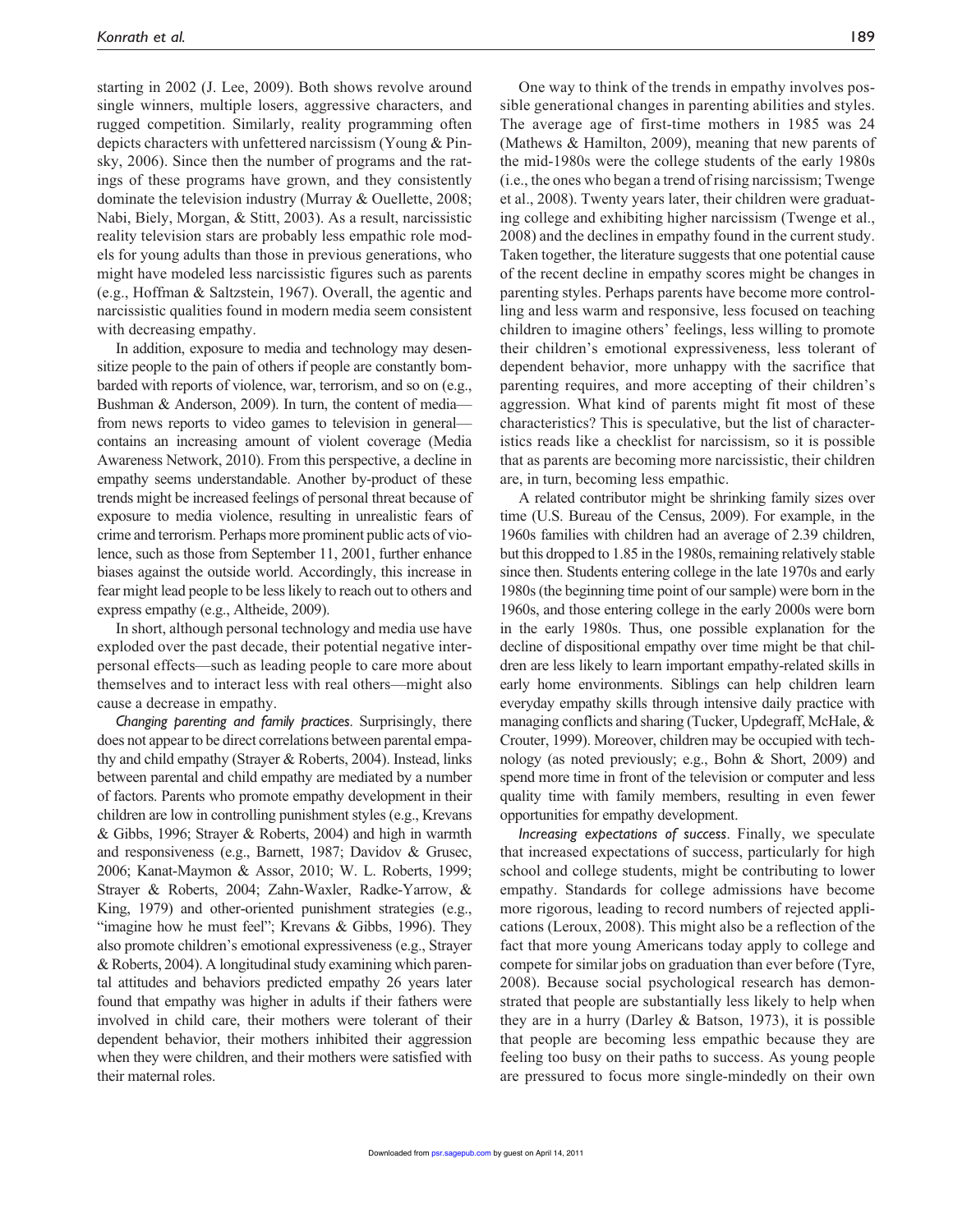personal achievement to succeed, empathizing with others might decline. In fact, empathy might actually be a *detriment* to individual success in that other people, including friends, might now be seen as competitors. Although purely speculative, it might even be socially acceptable to *not* express empathy because showing empathy might suggest that one is not as capable of career success (i.e., one is "too soft").

Similarly, narcissism is linked with a promotion focus that revolves around personal achievement and attaining success (Konrath, O'Brien, & Bushman, 2010). In a system of competition and success like that built into American colleges (where students display high and rising narcissism; Twenge & Foster, 2008), perhaps narcissistic behavior is manifested in subtle ways, such as by cheating, lying, and manipulating others for personal gain. These behaviors would all be in line with a strong achievement motivation and a corresponding decline in empathy toward others.

*Counterexamples*. Other trends are inconsistent with a decline in empathy, however. For example, significantly more high school students volunteer their time to help others (Bachman, Johnston, & O'Malley, 2006), although volunteer rates might be increasing because many high schools began requiring community service for graduation over this same time (Howe & Strauss, 2000). Many colleges also favor volunteer work in admissions decisions, and college admissions have become more competitive. In fact, college graduates (42.8%) are nearly 5 times more likely to volunteer than high school dropouts (8.6%; U.S. Bureau of Labor Statistics, 2009d). Thus, given the fact that college graduates are the same individuals faced with these admission procedures, the motive for increased youth volunteering is unclear. There has also been a slight increase in the volunteer rate between 2008 (26.4%) and 2009 (26.8%), a finding that seemingly conflicts with a decline in empathy (U.S. Bureau of Labor Statistics, 2009e). However, for our purposes it is important to examine the data in terms of age: This increase in volunteerism was driven mainly by individuals between the ages of 35 and 54, and people in their early 20s (i.e., those most similar to our target demographic in the current study) reported the fewest volunteer hours. Moreover, as stated earlier, many reports suggest overall volunteerism is decreasing over a longer time frame despite hovering around 25%, with teenagers and young adults consistently reporting the greatest drops (U.S. Bureau of Labor Statistics, 2009e).

Another trend that appears to be inconsistent with a decline in empathy is a reduction in crime, diverging from previous findings that link criminal behavior with low empathy (e.g., Bovasso et al., 2002; Jolliffe & Farrington, 2004). Crime has declined since the early 1990s (Donohue & Levitt, 2001), and violent criminal acts such as murder, rape, robbery, and aggravated assault have all shown steady, marked decreases from the early 1990s to the late 2000s (Rand, 2008). These generalized findings might first appear to suggest that empathy is stable or even increasing, but on greater scrutiny they seem to demonstrate the opposite. When controlling for type of victim, these statistics reveal that certain criminal acts have actually risen over time: Acts of violence against the homeless have shown dramatic increases, especially over the past 10 years, and were recently estimated to be at an all-time high (Lewan, 2007; National Coalition for the Homeless, 2009); hate crimes against Hispanics and perceived immigrants as well as against lesbians, gays, and bisexual and transgender individuals are all significantly increasing (Leadership Conference on Civil Rights Education Fund, 2009); and hit-and-run car accidents have increased by about 20% since 1998 (Heath, 2006; National Highway Traffic Safety Administration, 2009). Accordingly, these specific increases in crime against stigmatized, marginalized, or otherwise defenseless groups seem to support our claim that EC and PT are indeed on the decline.

*Limitations*. One of the limitations of analyzing self-report data is that they might be influenced by people's tendencies to respond in a socially desirable fashion. However, although the EC, PT, and PD subscales of the IRI have been shown to be related to social desirability (Watson & Morris, 1991), social desirability has not changed during a similar time period as this study (Twenge  $&$  Im, 2007). This makes it unlikely that our results can be accounted for by changes in socially desirable responding over time. This study also limits its conclusions to American society because there are not much data available over time from other countries. There is also not much work examining cross-cultural similarities and differences in empathy. Future work might examine whether empathy has also been declining in other countries or whether these changes are only occurring in the United States, a finding that would help clarify some of our speculation about causes of decreasing empathy. For example, if one cause involves changing media consumption, we could compare empathy scores between countries that have relatively more or less media consumption of various kinds. The data are also limited to college student populations, and future research might examine shifts in empathy in other populations.<sup>4</sup> However, the IRI is commonly given to college students, and their relative homogeneity over time is precisely why they are a good population in which to examine temporal trends. Some noncollege populations might not be as comparable over time (e.g., community samples, clinical samples).

This study also cannot determine whether the changes we found in PT and EC are a cohort effect or a time-period effect. Any time-lag study that includes people of only one age group does not allow researchers to determine if other age groups also changed in a given characteristic. It is possible that both younger and older Americans became less empathic from the late 1970s to 2009. It is also possible that older Americans did not change at all or even became more empathic over time. However, given the relative stability of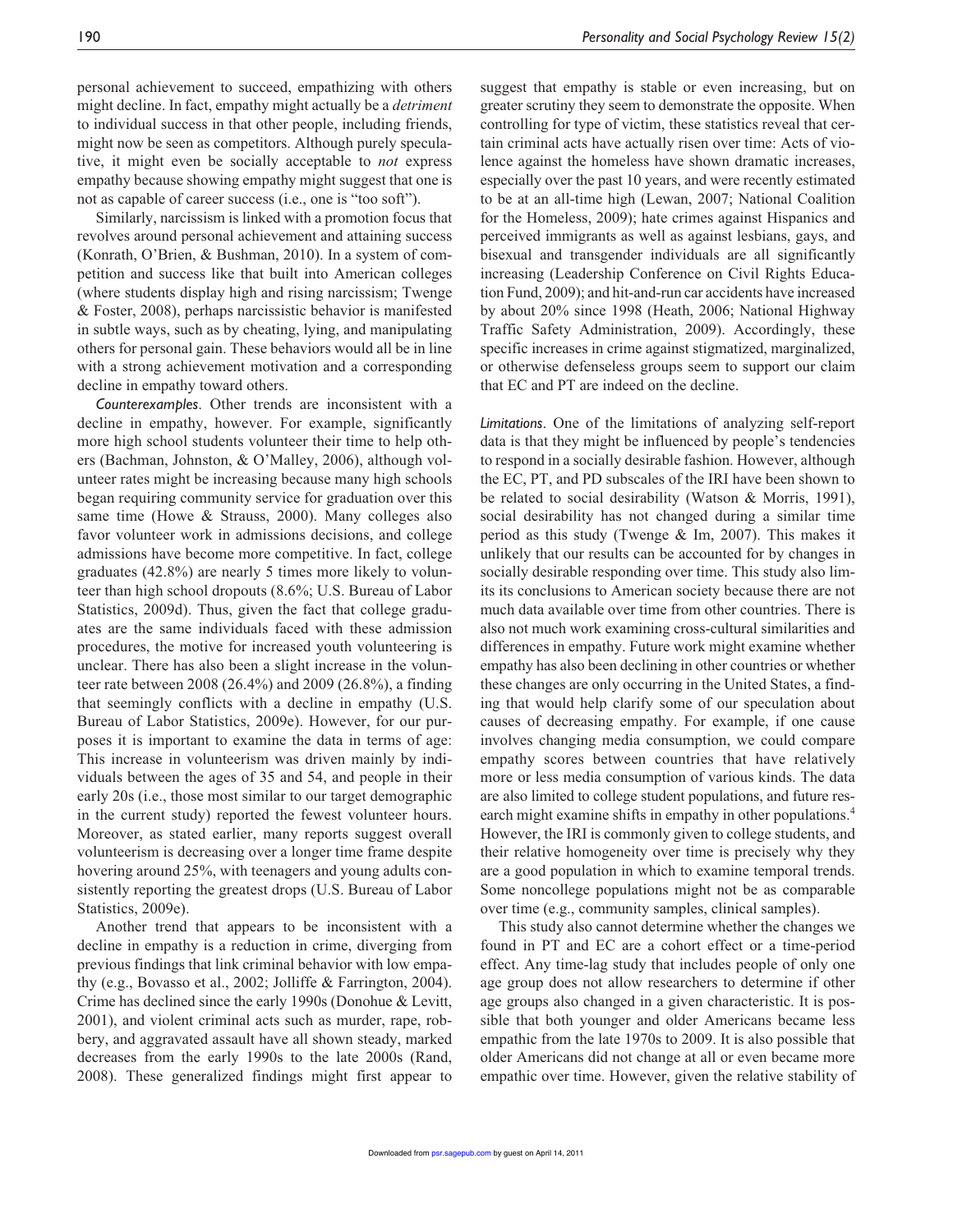empathy (e.g., Davis & Franzoi, 1991; Eisenberg et al., 2002), much of the shift is probably a generational rather than a time-period effect.

*Concluding Thoughts*. We dare not conclude by suggesting that empathy is declining and nothing can be done about it. Just as we speculate that certain situations lead empathy to decrease, other situations that can increase people's empathy. One promising intervention, the Roots of Empathy, has been successfully implemented in elementary schools by teaching children empathy through multiple structured interactions with a developing infant from their community. This work has found decreases in aggressive behavior and increases in prosocial behavior such as sharing and helping in children randomized to the treatment group compared to those in the control group (see Gordon, 2003). Other experimental work also finds that empathy is teachable in children and young adults (Feshbach, 1983; Feshbach & Cohen, 1988; Hatcher et al., 1994) through a variety of methods. So although there has been no meta-analytic work specifying which elements of empathy training are effective in changing particular behaviors in specific groups of people, initial work suggests that declines in empathy appear to be changeable. We recommend more work on examining potential causes, consequences, and remedies of increases in self-focus (e.g., Twenge et al., 2008) and decreases in other-focus. For example, if technology and social networking are indeed significant contributors to empathy decline, perhaps a simple intervention could be to spend 20 or 30 minutes each day personally interacting with family and friends while (emotionally and cognitively) taking their perspective.

To summarize, the present research examined changes in empathy over time, based on speculation that related trends and correlates (e.g., increasing narcissism and individualism) reflect a diminishingly empathic society. We found that dispositional empathy—as measured by the IRI (Davis, 1980a), a widely used and validated measure of the trait declined over time among American college students, particularly on the EC and PT subscales and since 2000. This finding is troubling, as dispositional empathy is linked with higher prosociality and lower antisociality, but it opens the door for research on the causes and consequences of living in a potentially less empathic society.

#### **Acknowledgments**

We thank Kevin Kinney for assistance with portions of the data collection.

### **Declaration of Conflicting Interests**

The authors declared no conflicts of interest with respect to the authorship and/or publication of this article.

### **Funding**

The authors disclosed receipt of the following financial support for the authorship, and/or publication of this article: This project was

supported by an American Association of University Women fellowship awarded to the first author.

## **Notes**

- 1. The claim that narcissism may be rising has roused considerable academic debate. Others (e.g., B. W. Roberts, Edmonds, & Grijalva, 2010; Trzesniewski & Donnellan, 2010) argue that changes in narcissism over time are specious because of questionable methods and that such increases are not exhibited by various important demographics, including certain college students. These concerns have been directly addressed (e.g., Twenge, Konrath, Foster, Campbell, & Bushman, 2008). The current article rests on the widely supported claim that narcissism is indeed rising at least to some extent, even if the degree of these changes is less decided. Those involved in the debate currently seek some sort of resolution.
- 2. Three additional samples used a 1 to 7 Likert-type scale and one used a 1 to 9 scale.
- 3. We also weighted by the inverse of the variance (called *w*), a technique that includes the within-study standard deviation as well as sample size; w is the usual weight applied in meta-analyses. Shadish and Haddock (1994, pp. 272-273) provide weights for aggregated data, and we modified this technique for means to compute the variance: the within-study standard deviation squared, times 1/*n* of the individual study. We then inverted the variance  $(1/v)$  to make the weighting variable (*w*; also see Lipsey & Wilson, 2001). Thus, weighting by *w* takes the standard deviation of the individual studies into account as well as the sample size. Because many of the studies were missing standard deviations (range  $= 9$  to 38 per Interpersonal Reactivity Index subscale), we imputed the mean inverse variance for missing cases to conduct this analysis feasibly. The patterns when weighting by inverse variance were very similar to weighting by sample size: Empathic Concern ( $\beta$  =  $-38, p = .002, k = 66, d = 0.64$ ), Perspective Taking ( $\beta = -0.21, p =$ .09,  $k = 64$ ,  $d = 0.32$ ), Fantasy ( $\beta = -.18$ ,  $p = .28$ ,  $k = 37$ ,  $d = 0.17$ ), Personal Distress ( $\beta = .07$ ,  $p = .65$ ,  $k = 46$ ,  $d = -0.12$ ).
- There is an important caveat that applies to the current study: All of our data were collected from college student samples. Although we make clear that dispositional empathy is declining specifically in American college students throughout the article, it is important to not necessarily extend our findings to other samples. Some of our arguments involve theoretical implications from noncollege samples; for example, it may not be ideal to argue that increased violent crime is an indicator of decreased empathy among college students because it tends to be perpetrated by people who do not graduate from college (Tracy & Johnson, 1994). We advise the reader to remember that although dispositional empathy seems to be declining in American college students, similar patterns may or may not exist in other samples. However, we hope these issues provide the basis for important future research.

#### **References**

References marked with an asterisk indicate studies included in the meta-analysis.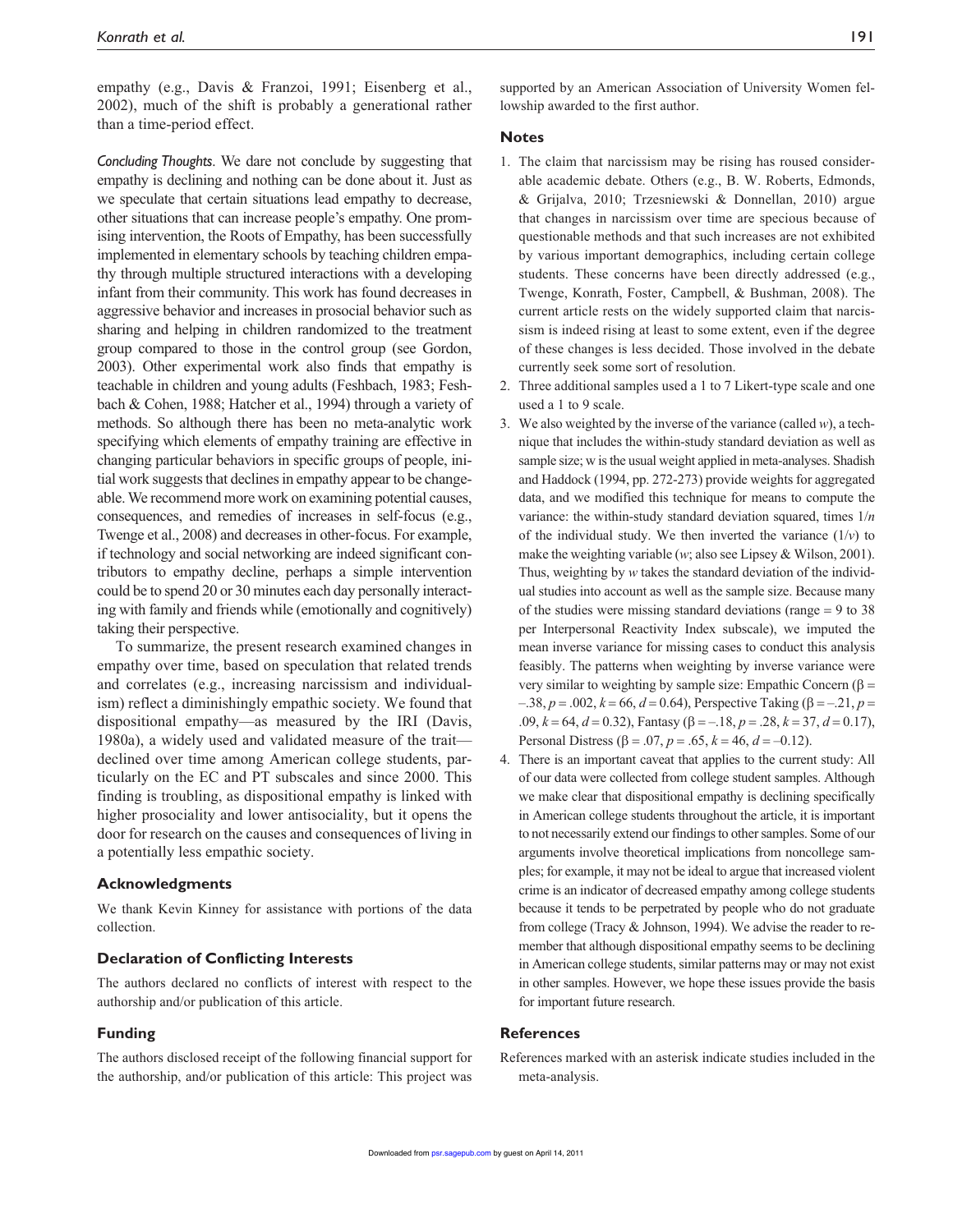- Altheide, D. L. (2009). The Columbine shootings and the discourse of fear. *American Behavioral Scientist, 52,* 1354-1370.
- Anderson, C. A., & Bushman, B. J. (2001). Effects of violent video games on aggressive behavior, aggressive cognition, aggressive affect, physiological arousal, and prosocial behavior: A metaanalytic review of the scientific literature. *Psychological Science, 12*, 353-359.
- Arbitron. (2010). *Use of social media explodes—almost half of Americans have profiles says new Arbitron/Edison research study*. Retrieved from http://arbitron.mediaroom.com/index .php?s=43&item=682
- Bachman, J., Johnston, L., & O'Malley, P. (2006). *Monitoring the future: Questionnaire responses from the nation's high school seniors*. Ann Arbor: University of Michigan, Institute for Social Research.
- Barnett, M. A. (1987). Empathy and related responses in children. In N. Eisenberg & J. Strayer (Eds.), *Empathy and its development* (pp. 146-162). Cambridge, England: Cambridge University Press.
- \*Barraza, J., & Zak, P. (2009). Empathy towards strangers triggers oxytocin release and subsequent generosity. *Annals of the New York Academy of Sciences, 1167,* 182-189.
- \*Bartholow, B. D., Sestir, M. A., & Davis, E. B. (2005). Correlates and consequences of exposure to video game violence: Hostile personality, empathy, and aggressive behavior. *Personality and Social Psychology Bulletin, 31,* 1573-1586.
- \*Bartling, C. A., & Eisenman, R. (1993). Sexual harassment proclivities in men and women. *Bulletin of the Psychonomic Society, 31,* 189-192.
- Batson, C. D. (1987). Prosocial motivation: Is it ever truly altruistic. *Advances in Experimental Social Psychology, 20*, 65-122.
- \*Batson, C. D., Bolen, M. H., Cross, J. A., & Neuringer-Benefiel, H. E. (1986). Where is the altruism in the altruistic personality? *Journal of Personality and Social Psychology, 50,* 212-220.
- Batson, C. D., & Coke, J. (1981). Empathy: A source of altruistic motivation for helping. In J. Rushton & R. Sorrentino (Eds.), *Altruism and helping behavior* (pp. 167-187). Hillsdale, NJ: Erlbaum.
- Batson, C. D., Sympson, S. C., Hindman, J. L., Decruz, P., Todd, R. M., Weeks, J. L., . . . Burns, C. T. (1996). "I've been there, too": Effect on empathy of prior experience with a need. *Personality Social Psychology Bulletin, 22*, 474-482.
- \*Batson, C. D., Thompson, E. R., & Chen, H. (2002). Moral hypocrisy: Addressing some alternatives. *Journal of Personality and Social Psychology, 83,* 330-339.
- \*Beitel, M., Ferrer, E., & Cecero, J. J. (2005). Psychological mindedness and awareness of self and others. *Journal of Clinical Psychology, 61*, 739-750.
- Bellini, L. M., & Shea, J. A. (2005). Mood change and empathy decline persist during three years of internal medicine training. *Academic Medicine, 80*, 164-167.
- Berger, C., & Rodkin, P. C. (2009). Male and female victims of male bullies: Social status differences by gender and informant source. *Sex Roles, 61*, 72-84.
- Bernstein, W., & Davis, M. (1982). Perspective-taking, selfconscious, and accuracy in person perception. *Basic and Applied Social Psychology, 3*, 1-19.
- \*Berry, J. W., Worthington, E. L., O'Connor, L. E., Parrott, L., & Wade, N. G. (2005). Forgivingness, vengeful rumination, and affective traits. *Journal of Personality, 73,* 183-225.
- \*Blumberg, P. (1997). *Adult attachment and the organization of affective experience* (Unpublished doctoral dissertation). University of Michigan, Ann Arbor.
- Bohn, R., & Short, J. (2009). *How much information? Report on American consumers*. Retrieved from http://hmi.ucsd.edu/pdf/ HMI\_2009\_ConsumerReport\_Dec9\_2009.pdf
- Borke, H. (1971). Interpersonal perception of young children: Egocentrism or empathy? *Developmental Psychology, 5,*  263-269.
- \*Borrego, A., Narvaez, D., & Vaydich, J. (2009, April). *Perspective taking and empathy in relation to aggressive behavior after provocation*. Presented at the Senior Honors Thesis Symposium, Notre Dame, IN.
- Bovasso, G. B., Alterman, A. I., Cacciola, J. S., & Rutherford, M. J. (2002). The prediction of violent and nonviolent criminal behavior in a methadone maintenance population. *Journal of Personality Disorders, 16*, 360-373.
- \*Britton, P. C., & Fuendeling, J. M. (2005). The relations among varieties of adult attachment and the components of empathy*. Journal of Social Psychology, 145,* 519-530.
- \*Brown, R. P. (2003). Measuring individual differences in the tendency to forgive: Construct validity and links with depression. *Personality and Social Psychology Bulletin, 29,* 759-771.
- \*Bruch, M. A., Kaflowitz, N. G., & Pearl, L. (1988). Mediated and nonmediated relationships of personality components to loneliness. *Journal of Social and Clinical Psychology, 6,* 346-355.
- \*Bryant, F. B., Yarnold, P. R., & Grimm, L. G. (1996). Toward a measurement model of the affect intensity measure: A three-factor structure. *Journal of Research in Personality, 30,* 223-247.
- Burke, D. M. (2001). Empathy in sexually offending and nonoffending adolescent males. *Journal of Interpersonal Violence, 16*, 222-233.
- \*Burnette, J. L., Davis, D. E., Green, J. D., Worthington, E. L., & Bradfield, E. (2009). Insecure attachment and depressive symptoms: The mediating role of rumination, empathy, and forgiveness. *Personality and Individual Differences, 46,* 276-280.
- Bushman, B. J., & Anderson, C. A. (2009). Comfortably numb: Desensitizing effects of violent media on helping others. *Psychological Science, 20,* 273-277.
- Bushman, B. J., & Baumeister, R. F. (1998). Threatened egotism, narcissism, self-esteem, and direct and displaced aggression: Does self-love or self-hate lead to violence? *Journal of Personality and Social Psychology, 75*, 219-229.
- Cacioppo, J. T., & Patrick, B. (2008). *Loneliness: Human nature and the need for social connection*. New York, NY: Norton.
- Campbell, W. K. (1999). Narcissism and romantic attraction. *Journal of Personality and Social Psychology, 77*, 1254-1270.
- Campbell, W. K., Rudich, E. A., & Sedikides, C. (2002). Narcissism, self-esteem, and the positivity of self-views: Two portraits of selflove. *Personality Social Psychology Bulletin, 28*, 358-368.
- Carey, J. C., Fox, E. A., & Spraggins, E. F. (1988). Replication of structure findings regarding the interpersonal reactivity index.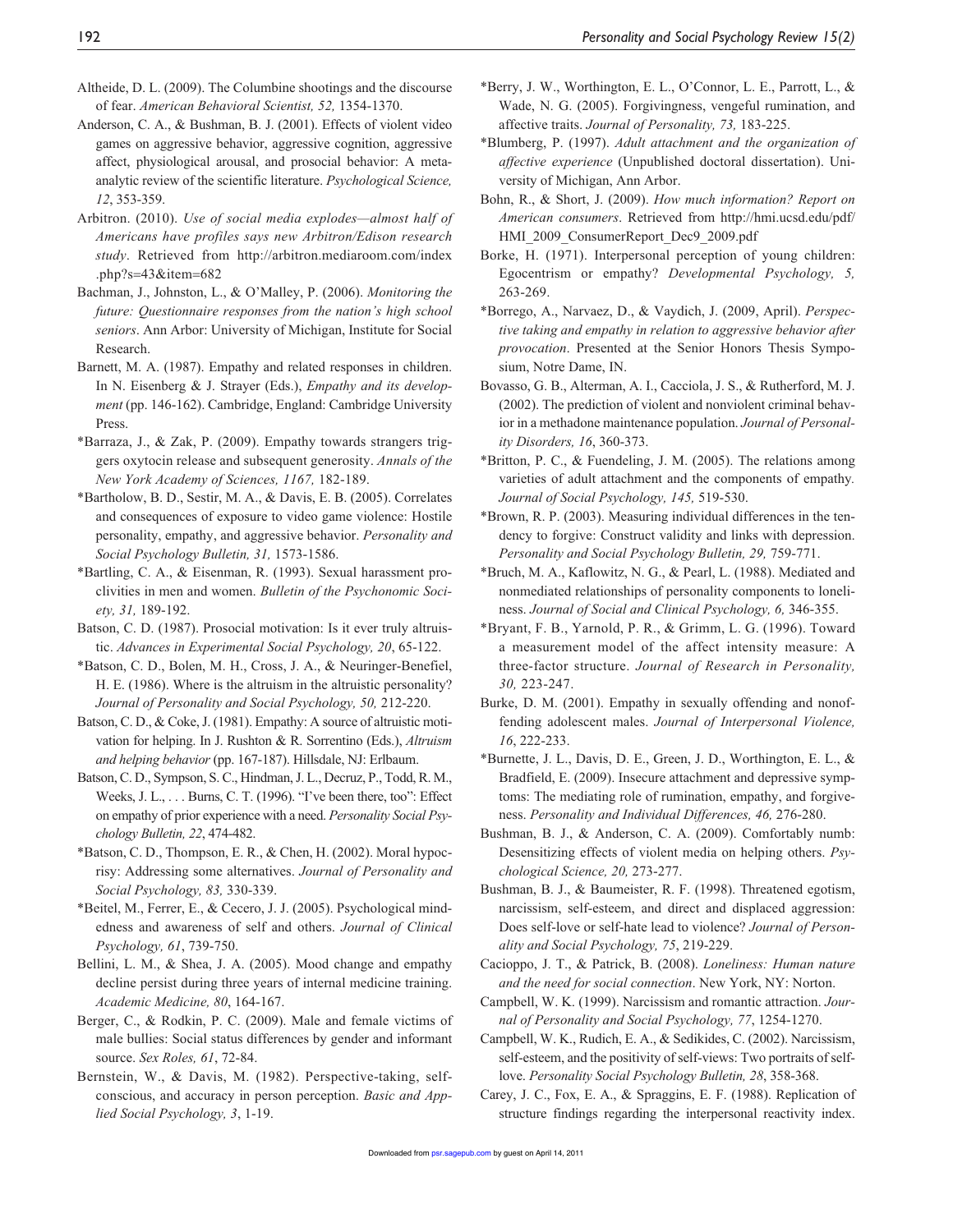*Measurement and Evaluation in Counseling and Development, 21*, 102 -105.

- \*Carlo, G., Allen, J. B., & Buhman, D. C. (1999). Facilitating and disinhibiting prosocial behaviors: The nonlinear interaction of trait perspective taking and trait personal distress on volunteering. *Basic and Applied Social Psychology, 21*, 189-197.
- \*Carlo, G., Eisenberg, N., Troyer, D., Switzer, G., & Speer, A. L. (1991). The altruistic personality—In what contexts is it apparent? *Journal of Personality and Social Psychology, 61*, 450-458.
- \*Carlo, G., & Randall, B. A. (2002). The development of a measure of prosocial behaviors for late adolescents. *Journal of Youth and Adolescence, 31,* 31-44.
- \*Carnahan, T., & McFarland, S. (2007). Revisiting the Stanford prison experiment: Could participant self-selection have led to the cruelty? *Personality and Social Psychology Bulletin, 33,*  603-614.
- \*Chiao, J., Mathur, V., Harada, T., & Lipke, T. (2009). Neural basis of preference for human social hierarchy versus egalitarianism. *Annals of the New York Academy of Sciences, 1167,* 174-181.
- Choi, I., Nisbett, R. E., & Norenzayan, A. (1999). Causal attribution across cultures: Variation and universality. *Psychological Bulletin, 125*, 47-63.
- Cliffordson, C. (2001). Parents' judgments and students' self-judgments of empathy—The structure of empathy and agreement of judgments based on the Interpersonal Reactivity Index (IRI). *European Journal of Psychological Assessment, 17*, 36-47.
- Cohen, J. (1977). *Statistical power analysis for the behavioral sciences.* Hillsdale, NJ: Erlbaum.
- \*Cowan, G., & Khatchadourian, D. (2003). Empathy, ways of knowing, and interdependence as mediators of gender differences in attitudes toward hate speech and freedom of speech. *Psychology of Women Quarterly, 27,* 300-308.
- Darley, J., & Batson, C. D. (1973). From Jerusalem to Jericho: A study of situational and dispositional variables in helping behavior. *Journal of Personality and Social Psychology*, *27*, 100-108.
- Davidov, M., & Grusec, J. E. (2006). Untangling the links of parental responsiveness to distress and warmth to child outcomes. *Child Development, 77*, 44-58.
- \*Davis, M. H. (1980). A multidimensional approach to individual differences in empathy. *Catalog of Selected Documents in Psychology, 10,* 85.
- Davis, M. H. (1983a). The effects of dispositional empathy on emotional reactions and helping: A multidimensional approach. *Journal of Personality, 51,* 167-184.
- Davis, M. H. (1983b). Empathic concern and the muscular dystrophy telethon: Empathy as a multidimensional construct. *Personality and Social Psychology Bulletin, 9,* 223-229.
- Davis, M. H. (1983c). Measuring individual differences in empathy: Evidence for a multidimensional approach. *Journal of Personality and Social Psychology, 44,* 113-126.
- \*Davis, M. H. (1991). Unpublished raw data.
- Davis, M. H. (1994). *Empathy: A social psychological approach.*  Boulder, CO: Westview.

\*Davis, M. H. (1997). Unpublished raw data.

- \*Davis, M. H. (2008). Unpublished raw data.
- Davis, M., & Franzoi, S. (1991). Stability and change in adolescent self-consciousness and empathy. *Journal of Research in Personality, 25*, 70-87.
- Davis, M. H., Mitchell, K. V., Hall, J. A., Lothert, J., Snapp, T., & Meyer, M. (1999). Empathy, expectations, and situational preferences: Personality influences on the decision to participate in volunteer helping behaviors. *Journal of Personality*, *67*, 469-503.
- Deutsch, F., & Madle, R. A. (1975). Empathy: Historic and current conceptualizations, measurement, and a cognitive theoretical perspective. *Human Development, 18*, 267-287.
- de Vries, B. (1996). The understanding of friendship: An adult life course perspective. In C. Magai & S. McFadden (Eds.), *The handbook of emotion, adult development, and aging* (pp. 238-249). San Diego, CA: Academic Press.
- Donohue, J. J., & Levitt, S. (2001). The impact of legalized abortion on crime. *Quarterly Journal of Economics, 116*, 379-420.
- Durkheim, E. (1951). *Suicide* (J. A. S. G. Simpson, Trans.). New York, NY: Free Press. (Original work published 1897)
- Einiger, J. (2010). *Cadaver photo comes back to haunt resident*. Retrieved from http://abclocal.go.com/wabc/story?section=news/ local&id=7253275
- \*Eisenberg, N., Fabes, R. A., Murphy, B., Karbon, M., Maszk, P., Smith, M., . . . Suh, K. (1994). The relations of emotionality and regulation to dispositional and situational empathy-related responding. *Journal of Personality and Social Psychology, 66,* 776-779.
- Eisenberg, N., Guthrie, I. K., Cumberland, A., Murphy, B. C., Shepard, S. A., Zhou, Q., & Carlo, G. (2002). Prosocial development in early adulthood: A longitudinal study. *Journal of Personality and Social Psychology, 82*, 993-1006.
- Eisenberg, N., & Miller, P. A. (1987). The relation of empathy to prosocial and related behaviors. *Psychological Bulletin, 101*, 91-119.
- Ellison, N. B., Steinfeld, C., & Lampe, C. (2007). The benefits of Facebook "friends": Social capital and college students' use of online social network sites. *Journal of Computer-Mediated Communication, 12,* 1143-1168.
- Engs, R. C., & Hanson, D. J. (1994). The Student Alcohol Questionnaire: An updated reliability of the drinking patterns, problems, knowledge, and attitude subscales. *Psychological Reports, 74*, 12-14.
- \*Erlanger, D. M. (1998). Identity status and empathic response patterns: A multidimensional investigation. *Journal of Adolescence, 21,* 323-335.
- \*Exline, J. J., Baumeister, R. F., Zell, A. L., Kraft, A. J., & Witvliet, C. V. O. (2008). Not so innocent: Does seeing one's own capability for wrongdoing predict forgiveness? *Journal of Personality and Social Psychology, 94,* 495-515.
- \*Falbo, T., & Shepperd, J. A. (1986). Self-righteousness— Cognitive, power, and religious characteristics. *Journal of Research in Personality, 20,* 145-157.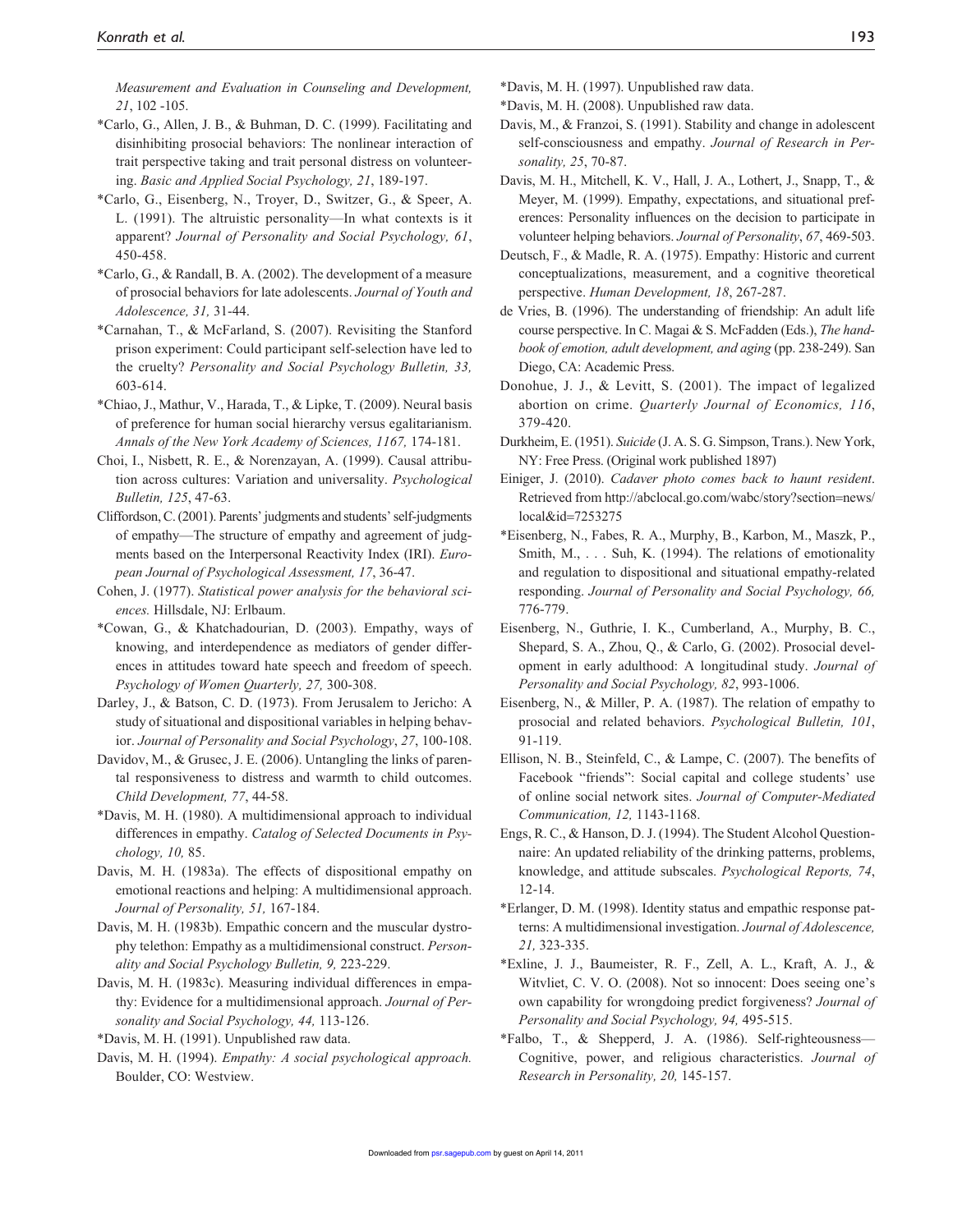- Feshbach, N. D. (1983). Learning to care: A positive approach to child training and discipline. *Journal of Clinical Child Psychology, 12*, 266-271.
- Feshbach, N., & Cohen, S. (1988). Training affects comprehension in young children: An experimental evaluation. *Journal of Applied Developmental Psychology, 9*, 201-210.
- Feshbach, N. D., & Roe, K. (1968). Empathy in six and seven-yearolds. *Child Development, 39*, 133-145.
- Fukuyama, F. (1999). *The great disruption: Human nature and the reconstitution of social order.* New York, NY: Free Press.
- Gallup. (2006). *Americans more likely to donate money, not time, to charities*. Retrieved from http://www.gallup.com/poll/21430/ americans-more-likely-donate-money-time-charities.aspx
- \*Geher, G., Warner, R. M., & Brown, A. S. (2001). Predictive validity of the emotional accuracy research scale. *Intelligence, 29,* 373-388.
- Generous Giving. (2009). Charitable Giving (American Young Adults). Retrieved from http://library.generousgiving.org/page. asp?sec=4&page=161
- Giancola, P. R. (2003). The moderating effects of dispositional empathy on alcohol-related aggression in men and women. *Journal of Abnormal Psychology, 112*, 275-281.
- Gini, G., Albiero, P., Benelli, B., & Altoè, G. (2007). Does empathy predict adolescents' bullying and defending behavior? *Aggressive Behavior, 33*, 467-476.
- \*Gleason, T. R., Jarudi, R. N., & Cheek, J. M. (2003). Imagination, personality, and imaginary companions. *Social Behavior and Personality, 31,* 721-737.
- Gordon, M. (2003). Roots of empathy: Responsive parenting, caring societies. *Keio Journal of Medicine, 52*, 236-243.
- \*Graziano, W. G., Bruce, J., Sheese, B. E., & Tobin, R. A. (2007). Attraction, personality, and prejudice: Liking none of the people most of the time. *Journal of Personality and Social Psychology, 93,* 565-582.
- Greenberg, E. H., & Weber, K. (2008). *Generation we: How millennial youth are taking over America and changing the world.*  Emeryville, CA: Pachatusan.
- Gueorguieva, V. (2007). Voters, MySpace and YouTube: The impact of alternative communication channels in the 2006 election cycle and beyond. *Social Science Computer Review, 26,* 288-300.
- \*Gurtman, M. B. (1992). Construct-validity of interpersonal personality measures—The interpersonal circumplex as a nomological net. *Journal of Personality and Social Psychology, 63,* 105-118.
- Haralovich, M. B., & Trosset, M. W. (2004). Expect the unexpected: Narrative pleasure and uncertainty due to chance in Survivor. In L. Oullette & S. Murray (Eds.), *Reality TV: Remaking television culture* (pp. 75-96). New York, NY: New York University Press.
- \*Harris, R. J., Hoekstra, S. J., Scott, C. L., Sanborn, F. W., Karafa, J. A., & Brandenburg, J. D. (2000). Young men's and women's different autobiographical memories of the experience of seeing frightening movies on a date. *Media Psychology, 2,* 245-268.
- \*Harton, H. C., & Lyons, P. C. (2003). Gender, empathy, and the choice of the psychology major. *Teaching of Psychology, 30,* 19-24.
- \*Hatcher, S. L., Nadeau, M. S., Walsh, L. K., Reynolds, M., Galea, J., & Marz, K. (1994). The teaching of empathy for high school and college students: Testing Rogerian methods with the Interpersonal Reactivity Index. *Adolescence, 29*, 961-974.
- Heath, B. (2006, October 17). Hit-run deaths see 20% increase. *USA Today*. Retrieved from http://www.usatoday.com/news/ nation/2006-10-17-hit-and-run-deaths\_x.htm
- Heine, S. J., & Lehman, D. R. (1997). The cultural construction of self-enhancement: An examination of group-serving biases. *Journal of Personality and Social Psychology, 72*, 1268-1283.
- Helms, S. E., & Marcelo, K. B. (2007). *Youth volunteering in the States: 2002 to 2006*. Medford, MA: Center for Information & Research on Civic Learning & Engagement*.* Retrieved from http://www.civicyouth.org/PopUps/FactSheets/FS07\_Volunteer\_ byState.pdf
- \*Henley, A. (2001). *Psychopathy and career interest in a noncriminal population* (Unpublished doctoral dissertation). University of Texas, Austin.
- \*Hill, C., Roffman, M., Stahl, J., Friedman, S., Hummel, A., & Wallace, C. (2008). Helping skills training for undergraduates: Outcomes and prediction of outcomes. *Journal of Counseling Psychology, 55,* 359-370.
- Hoffman, M. L. (1984). Interaction of affect and cognition on empathy. In C. E. Izard, J. Kagan, & R. B. Zajonc (Eds.), *Emotions, cognition, and behavior* (pp. 103-131). New York, NY: Cambridge University Press.
- Hoffman, M. L., & Saltzstein, H. D. (1967). Parent discipline and the child's moral development. *Journal of Personality and Social Psychology, 5,* 45-57.
- Hogan, R. (1969). Development of an empathy scale. *Journal of Consulting and Clinical Psychology, 33*, 307-316.
- Howe, N., & Strauss, B. (1993). *13th gen: Abort, retry, ignore, fail?*  New York, NY: Vintage.
- Howe, N., & Strauss, B. (2000). *Millennials rising: The next great generation.* New York, NY: Vintage.
- Ireland, J. L. (1999). Provictim attitudes and empathy in relation to bullying behaviour among prisoners. *Legal and Criminological Psychology, 4*, 51-66.
- Jolliffe, D., & Farrington, D. P. (2004). Empathy and offending: A systematic review and meta-analysis. *Aggression and Violent Behaviour, 9,* 441-476.
- \*Jose, P. E. (1989). The role of gender and gender-role similarity in reader's identification with story characters. *Sex Roles, 21,* 697-713.
- Kahneman, D., Krueger, A. B., Schkade, D. A., Schwarz, N., & Stone, A. A. (2004). A survey method for characterizing daily life experience: The day reconstruction method. *Science*, *306*, 1776-1780.
- Kanat-Maymon, M., & Assor, A. (2010). Perceived maternal control and responsiveness to distress as predictors of young adults' empathic responses. *Personality and Social Psychology Bulletin, 36,* 33-46.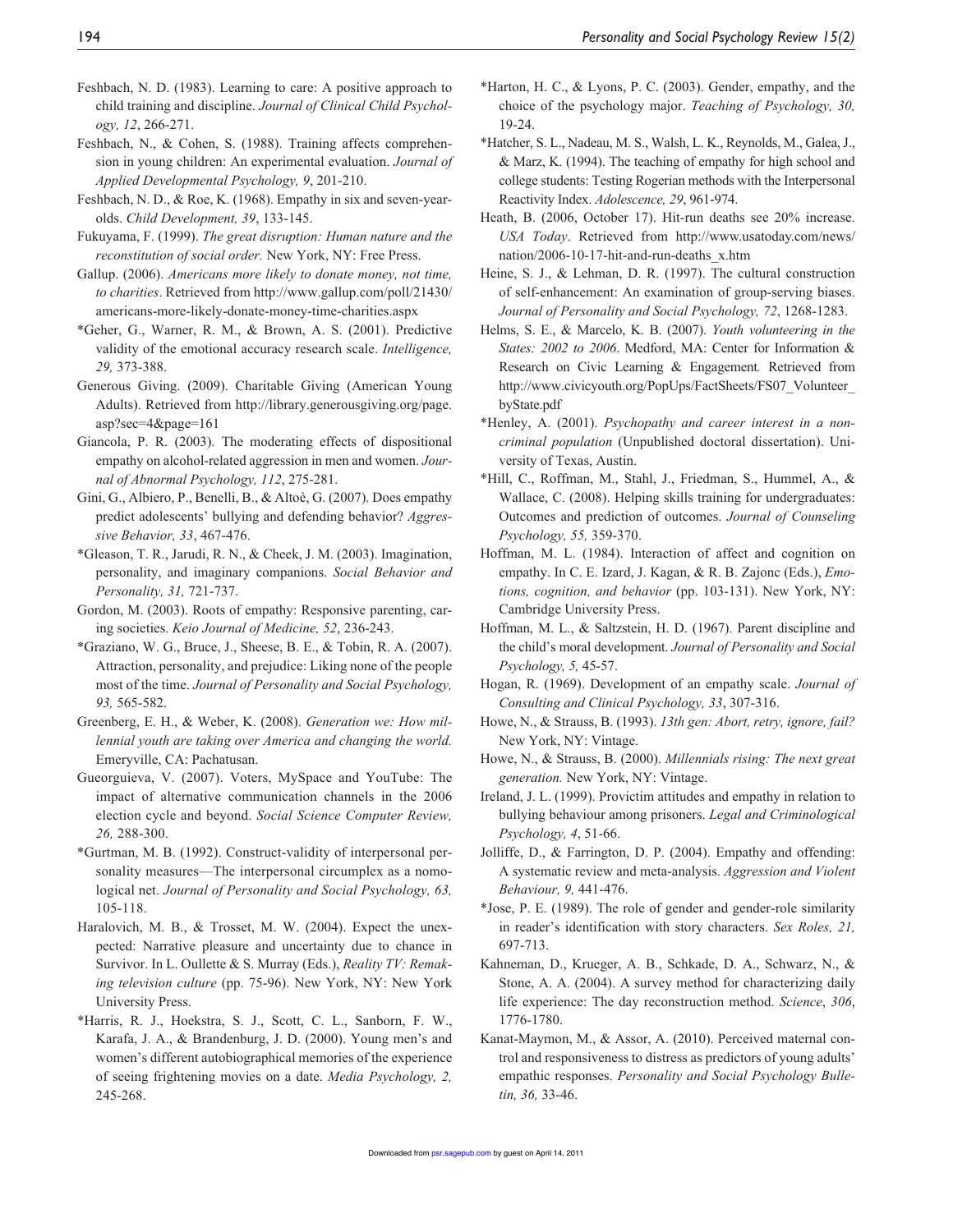- Kasser, T., & Ryan, R. M. (1993). A dark side of the American dream: Correlates of financial success as a central life aspiration. *Journal of Personality and Social Psychology, 65,*  410-422.
- \*Katz, J., & Joiner, T. E. (2002). Being known, intimate, and valued: Global self-verification and dyadic adjustment in couples and roommates. *Journal of Personality, 70,* 33-58.
- Kelton Research. (2007). *Americans would rather visit in-laws than volunteer*. Arlington, VA: Association of Fundraising Professionals. Retrieved from http://www.afpnet.org/
- Klein, K. J. K., & Hodges, S. D. (2001). Gender differences, motivation, and empathic accuracy: When it pays to understand. *Personality Social Psychology Bulletin, 27*, 720-730.
- \*Kleinknecht, R. A. (1988). Specificity and psychological correlates of blood injury fear and fainting. *Behavior Research and Therapy*, *26*, 303-309.
- \*Knott, E. C., & Range, L. M. (1997). Accurately imagining suicide: Imagine-self, imagine-person, observer instructions. *Journal of Applied Social Psychology, 27,* 1545-1556.
- \*Konrath, S., & Bushman, B. J. (2005). Unpublished raw data.
- \*Konrath, S., & Bushman, B. J. (2006). Unpublished raw data.
- Konrath, S., Bushman, B., & Campbell, W. K. (2006). Attenuating the link between threatened egotism and aggression. *Psychological Science*, *17,* 995-1001.
- Konrath, S., O'Brien, E. H., & Bushman, B. J. (2010). *Ego plasticity: Changes in narcissism after induction of promotion/prevention regulatory focus*. Manuscript submitted for publication.
- Krevans, J., & Gibbs, J. C. (1996). Parents' use of inductive discipline: Relations to children's empathy and prosocial behavior. *Child Development, 67*, 3263-3277.
- Lapinski, T. (2006). *MySpace: The business of Spam 2.0*. Retrieved from http://valleywag.gawker.com/tech/myspace/myspace-thebusiness-of-spam-20-exhaustive-edition-199924.php
- \*Laurent, S. M., & Hodges, S. D. (2009). Gender roles and empathic accuracy: The role of communion in reading minds. *Sex Roles, 60,* 387-398.
- Leadership Conference on Civil Rights Education Fund. (2009, June). *Confronting the new faces of hate: Hate crimes in America 2009*. Washington, DC: Author.
- Lee, J. (2009). American Idol: Evidence on same-race preferences. *B.E. Journal of Economic Analysis & Policy, 9,* Article 28. Retrieved from http://www.bepress.com/bejeap/vol9/iss1/art28/
- \*Lee, S. (2009). Does empathy mediate the relationship between neuroticism and depressive symptomology among college students? *Personality and Individual Differences, 47,* 429-433.
- \*Lengua, L. J., & Stormshak, E. A. (2000). Gender, gender roles, and personality: Gender differences in the prediction of coping and psychological symptoms*. Sex Roles, 43,* 787-820.
- Lenhart, A., & Fox, S. (2009). *Twitterpated: Mobile Americans increasingly take to Tweeting*. Washington, DC: Pew Research Center. Retrieved from http://pewresearch.org/pubs/1117/twittertweet-users-demographic
- Leroux, C. (2008). *Colleges send record number of rejections: competition for admission soaring*. Retrieved from http://articles

.chicagotribune.com/2008-04-09/features/0804070360\_1 \_applicants-rejection-letters-ivy-league-schools

- \*Levy, S. R., Freitas, A. L., & Salovey, P. (2002). Construing action abstractly and blurring social distinctions: Implications for perceiving homogeneity among, but also empathizing with and helping, others. *Journal of Personality and Social Psychology, 83,* 1224-1238.
- Lewan, T. (2007, April 8). Unprovoked beatings of homeless soaring. *Associated Press*. Retrieved from http://www.usatoday. com/news/nation/2007-04-08-homelessattacks\_N.htm
- Lin, N., & Peek, M. K. (1999). Social networks and mental health. In A. Horwitz & T. Scheid (Eds.), *A handbook for the study of mental health: Social contexts, theories, and systems* (pp. 241-258). New York, NY: Cambridge University Press.
- Lipsey, M. W., & Wilson, D. B. (2001). The way in which intervention studies have "personality" and why it is important to meta-analysis. *Evaluation the Health Professions, 24*, 236-253.
- Litvack-Miller, W., McDougall, D., & Romney, D. M. (1997). The structure of empathy during middle childhood and its relationship to prosocial behavior. *Genetic, Social, and General Psychology Monographs, 123*, 303-325.
- Macaskill, A., Maltby, J., & Day, L. (2002). Forgiveness of self and others and emotional empathy. *Journal of Social Psychology, 142*, 663-665.
- Mallan, K. M. (2009). Look at me! Look at me! Self-representation and self-exposure through online networks. *Digital Culture and Education*, *1*, 51-56.
- Markus, H. R., & Kitayama, S. (1991). Culture and the self: Implications for cognition, emotion, and motivation. *Psychological Review*, *98*, 224-253.
- \*Masuda, A., Price, M., Anderson, P., & Wendell, J. (2010). Disordered eating-related cognition and psychological flexibility as predictors of psychological health among college students. *Behavior Modification, 34,* 3-15.
- Mathews, T. J., & Hamilton, B. E. (2009). *Delayed childbearing: More women are having their first child later in life* (NCHS Data Brief No 21). Hyattsville, MD: National Center for Health Statistics.
- McPherson, M., Smith-Lovin, L., & Brashears, M. E. (2006). Social isolation in America: Changes in core discussion networks over two decades. *American Sociological Review, 71*, 353-375.
- Media Awareness Network. (2010). Violence in media entertainment. Retrieved from: http://www.media-awareness.ca/english/ issues/violence/violence\_entertainment.cfm
- Media Literacy Clearinghouse. (2010). *Media use statistics*. Retrieved from http://www.frankwbaker.com/mediause.htm
- Mehrabian, A., & Epstein, N. (1972). A measure of emotional empathy. *Journal of Personality, 40*, 525-543.
- Milgram, S. (1974). *Obedience to authority: An experimental view.*  New York, NY: Harper & Rowe.
- Miller, P. A., & Eisenberg, N. (1988). The relation of empathy to aggressive and externalizing/antisocial behavior. *Psychological Bulletin, 103*, 324-344.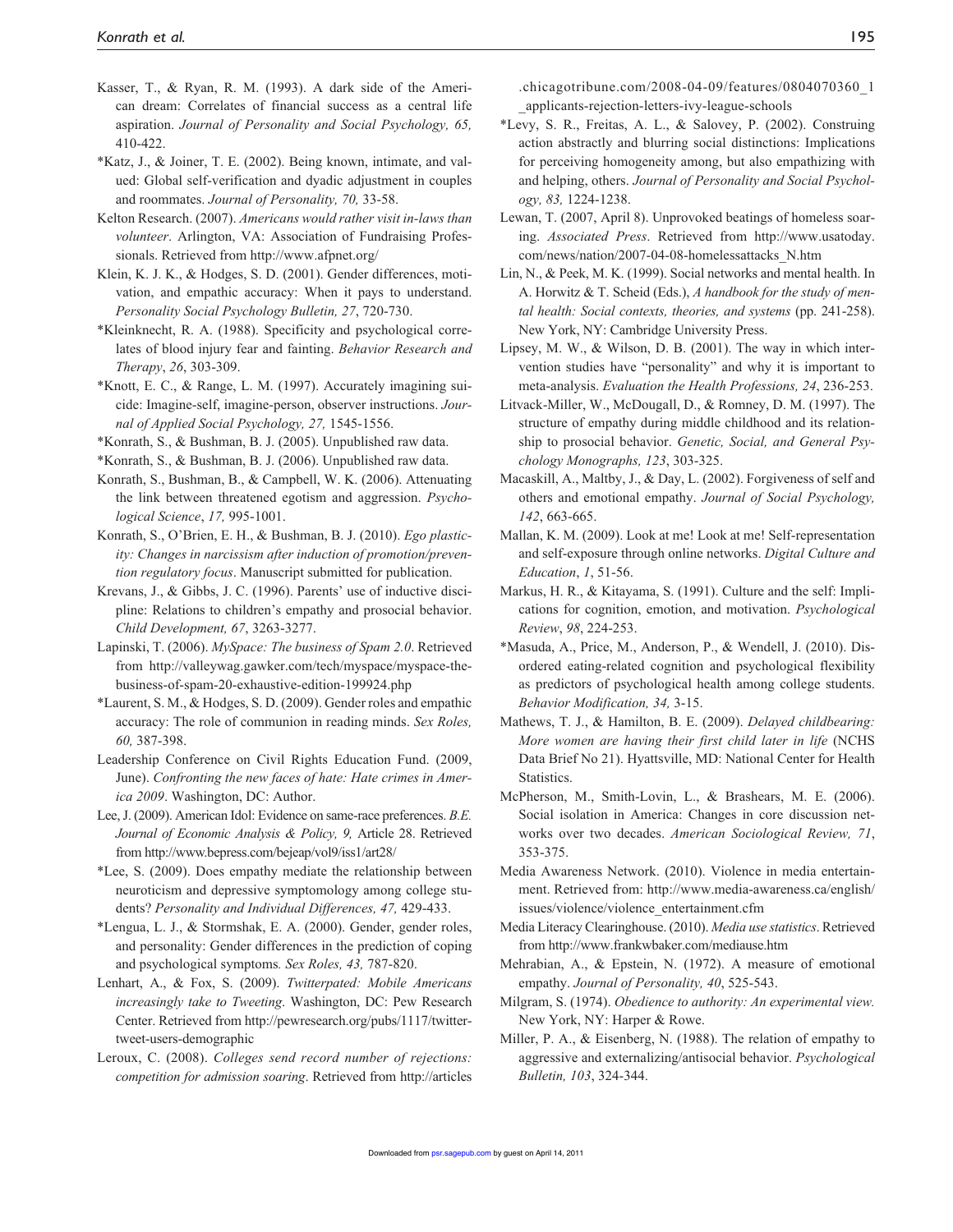- \*Miville, M. L., Gelso, C. J., Pannu, R., Liu, W., Touradji, P., Holloway, P., & Fuertes, J. (1999). Appreciating similarities and valuing differences: The Miville-Guzman Universality-Diversity Scale. *Journal of Counseling Psychology, 46,* 291-307.
- \*Monin, B., Norton, M. I., Cooper, J., & Hogg, M. A. (2004). Reacting to an assumed situation vs. conforming to an assumed reaction: The role of perceived speaker attitude in vicarious dissonance. *Group Processes & Intergroup Relations, 7,* 207-220.
- \*Montgomery, K., Seeherman, K., & Haxby, J. (2009). The welltempered social brain. *Psychological Science, 20,* 1211-1213.
- Murray, S., & Ouellette, L. (2008). *Reality TV: Remaking television culture.* New York, NY: New York University Press.
- Myers, D. G. (2001). *The American paradox: Spiritual hunger in an age of plenty.* New Haven, CT: Yale University Press.
- Nabi, R. L., Biely, E. N., Morgan, S. J., & Stitt, C. R. (2003). Reality-based television programming and the psychology of its appeal. *Media Psychology, 5,* 303-330.
- National Coalition for the Homeless. (2009). *Hate, violence, and death on Main Street USA: A report on hate crimes and violence against people experiencing homelessness, 2008*. Washington, DC: Author.
- National Highway Traffic Safety Administration. (2009, February 19). *Reports, forms, and recordkeeping requirements: Agency information collection activity under OMB review.* Washington, DC: U.S. Department of Transportation, National Highway Traffic Safety Administration.
- National Institute on Alcohol Abuse and Alcoholism. (2007). *What colleges need to know now: An update on college drinking research*. Retrieved from http://www.collegedrinkingprevention .gov/1College\_Bulletin-508\_361C4E.pdf
- Nielsen. (2009). *Americans using TV and Internet together 35% more than a year ago*. Retrieved from http://blog.nielsen.com/ nielsenwire/online\_mobile/three-screen-report-q409/
- \*Nye, E., Narvaez, D., & Vaydich, J. (2009). *Agreeableness, perspective-taking, and aggression* (Unpublished undergraduate thesis). University of Notre Dame, Notre Dame, IN.
- O'Brien, E. H., Anastasio, P. A., & Bushman, B. J. (2010). *Time crawls when you're not having fun: Feeling entitled makes time move more slowly*. Manuscript submitted for publication.
- Oliver, M. B., & Hyde, J. S. (1993). Gender differences in sexuality: A meta-analysis. *Psychological Bulletin, 114*, 29-51.
- Oswald, P. A. (2003). Does the Interpersonal Reactivity Index Perspective Taking scale predict who will volunteer time to counsel adults entering college? *Perceptual and Motor Skills, 97*, 1184-1186.
- \*Parks, J. B., & Roberton, M. A. (2005). Explaining age and gender effects on attitudes toward sexist language. *Journal of Language and Social Psychology, 24,* 401-411.
- Paterson, H., Reniers, B., Vollm, B. (2009). Personality types and mental health experiences of those who volunteer for helplines. *British Journal of Guidance Counselling, 37*, 459-471.
- Pew Research Center. (2007). *How young people view their lives, futures, and politicals: A portrait of generation next*. Retrieved from http://people-press.org/reports/pdf/300.pdf
- Pew Research Center. (2009). *How phones are used with friends what they can do and how teens use them*. Retrieved from http:// www.pewinternet.org/Reports/2010/Teens-and-Mobile-Phones/Chapter-2/The-typical-American-teen-who-textssends-1500-texts-a-month.aspx?r=1
- Philanthropic Giving Index. (2008, December). *Briefing on the economy and charitable giving*. Bloomington: Indiana University, Center on Philanthropy. Retrieved from http://www.philanthropy .iupui.edu/research/CurrentBriefing.aspx
- \*Poorman, P. B. (2002). Biography and role playing: Fostering empathy in abnormal psychology. *Teaching of Psychology, 29,* 32-36.
- \*Pulos, S., Elison, J., & Lennon, R. (2004). The hierarchical structure of the Interpersonal Reactivity Index. *Social Behavior and Personality, 32,* 355-359.
- Putnam, R. D. (2000). *Bowling alone: The collapse and revival of American community.* New York, NY: Simon & Shuster.
- Putnam, R. D., & Feldstein, L. (2004). *Better together: Reviving the American community.* New York, NY: Simon & Shuster.
- Rand, M. R. (2008). *National Crime Victimization Survey*. Washington, DC: U.S. Bureau of Justice Statistics.
- Reisinger, D. (2010). *Nielsen: You sure have a lot of TVs*. Retrieved from http://news.cnet.com/8301-10797\_3-10426368-235.html
- Rifkin, J. (2010). *The empathic civilization: The race to global consciousness in a world in crisis.* New York, NY: Tarcher.
- Rizzolatti, G., & Craighero, L. (2004). The mirror-neuron system. *Annual Review of Neuroscience, 27*, 169-192.
- Roberts, B. W., Edmonds, G., & Grijalva, E. (2010). It is developmental me, not generation me: Developmental changes are more important than generational changes in narcissism— Commentary on Trzesnieski & Donnellan (2010). *Perspectives on Psychological Science, 5,* 97-102.
- Roberts, W. L. (1999). The socialization of emotional expression: Relations with prosocial behaviour and competence in five samples. *Canadian Journal of Behavioural Science, 31*, 72-85.
- \*Romer, D., Gruder, C. L., & Lizzadro, T. (1986). A person situation approach to altruistic behavior. *Journal of Personality and Social Psychology, 51,* 1001-1012.
- Rosenthal, R., Rosnow, R. L., & Rubin, D. B. (2000). *Contrasts and effect sizes in behavioral research: A correlational approach*. New York, NY: Cambridge University Press.
- Rueckert, L., & Naybar, N. (2008). Gender differences in empathy: The role of the right hemisphere. *Brain and Cognition, 67*, 162-167.
- \*Schaffer, M., Clark, S., & Jeglic, E. (2009). The role of empathy and parenting style in the development of antisocial behaviors. *Crime & Delinquency, 55,* 586-599.
- Schieman, S., & Van Gundy, K. (2000). The personal and social links between age and self-reported empathy. *Social Psychology Quarterly, 63*, 152-174.
- \*Schlenker, B. R. (2008). Integrity and character: Implications of principled and expedient ethical ideologies. *Journal of Social and Clinical Psychology, 27,* 1078-1125.
- \*Schlenker, B. R., & Britt, T. W. (2001). Strategically controlling information to help friends: Effects of empathy and friendship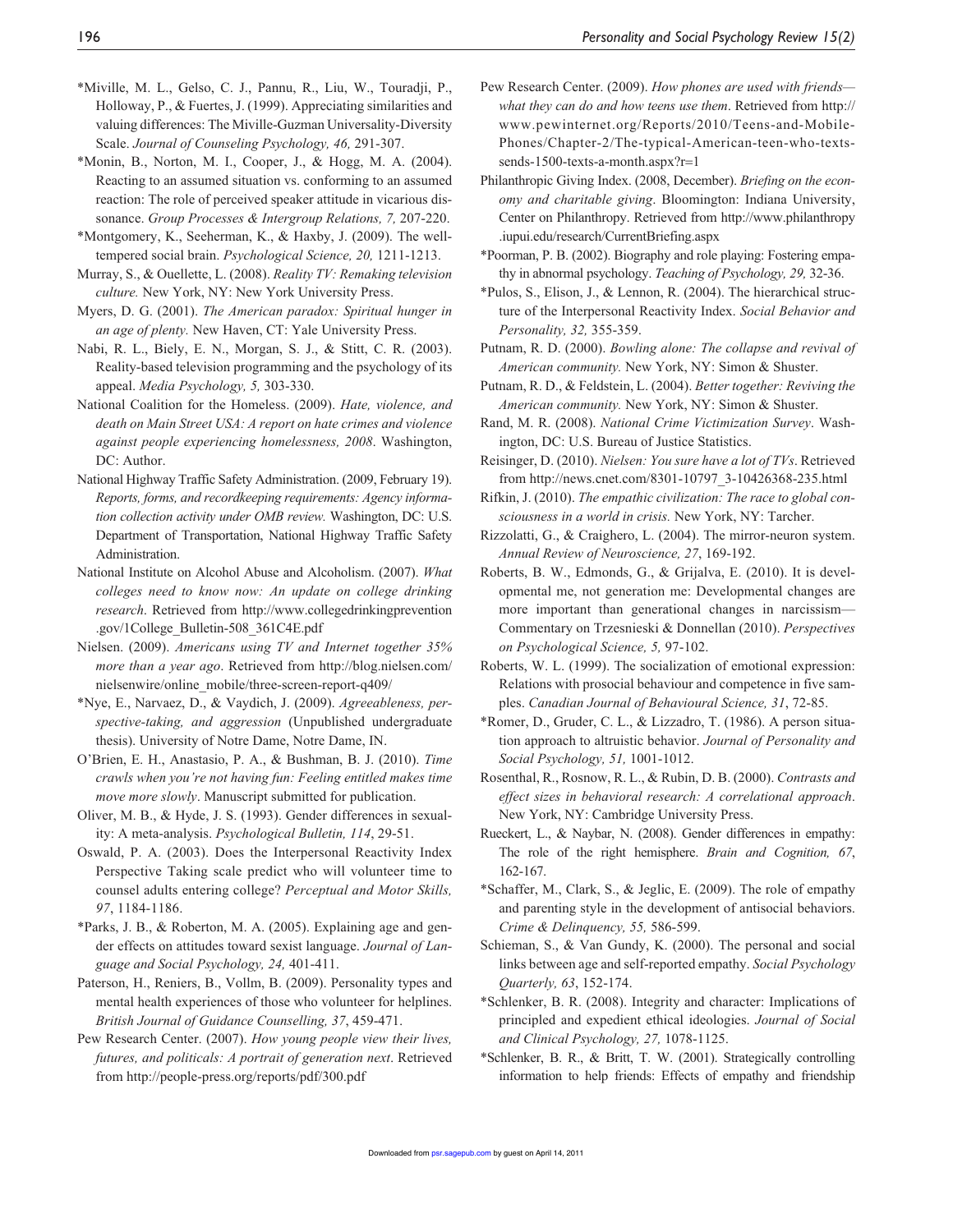strength on beneficial impression management. *Journal of Experimental Social Psychology, 37,* 357-372.

- Schor, J. B. (2004). *Born to buy.* New York, NY: Scribner.
- Shadish, W., & Haddock, C. (1994). Combining estimates of effect size. In H. Cooper & L. V. Hedges (Eds.), *The handbook of research synthesis* (pp. 261-281). New York, NY: Russell Sage. Retrieved from PsycINFO database.
- \*Sharp, H. W., Wuensch, K. L., Eppler, M. A., & Harju, B. L. (2006, April). *Narcissism, empathy, and attitudes towards animals.* Paper presented at the Spring Conference of the North Carolina Psychological Association and North Carolina Psychological Foundation, Charlotte.
- Smith, K. D. (1992). Trait sympathy and perceived control as predictors of entering sympathy-arousing situations. *Personality and Social Psychology Bulletin, 18*, 207-216.
- Stewart, A. J., & Healy, J. M. (1989). Linking individual development and social changes. *American Psychologist, 44*, 30-42.
- \*Stinson, L., & Ickes, W. (1992). Empathic accuracy in the interactions of male friends versus male strangers. *Journal of Personality and Social Psychology, 62,* 787-797.
- Strauss, W., & Howe, N. (1991). *Generations: The history of America's future, 1584 to 2069*. New York, NY: William Morrow.
- Strayer, J., & Roberts, W. (2004). Children's anger, emotional expressiveness, and empathy: Relations with parents' empathy, emotional expressiveness, and parenting practices. *Social Development, 13*, 229-254.
- \*Tangney, J. P., Baumeister, R. F., & Boone, A. L. (2004). High selfcontrol predicts good adjustment, less pathology, better grades, and interpersonal success. *Journal of Personality, 72,* 271-324.
- Taylor, N., & Signal, T. D. (2005). Empathy and attitudes to animals. *Anthrozoös, 18*, 18-27.
- Tracy, C. & Johnson, C. (1994). Review of various outcome studies relating prison education to reduced recidivism. Windham School System: Huntsville, TX.
- Trzesniewski, K. H., & Donnellan, M. B. (2010). Rethinking "generation me": A study of cohort effects from 1976–2006. *Perspectives on Psychological Science, 5,* 58-75.
- Tucker, C. J., Updegraff, K. A., McHale, S. M., & Crouter, A. C. (1999). Older siblings as socializers of younger siblings' empathy. *Journal of Early Adolescence, 19,* 176-198.
- Twenge, J. M. (1997). Changes in masculine and feminine traits over time: A meta-analysis. *Sex Roles, 36*, 305-325.
- Twenge, J. M. (2000). The age of anxiety? Birth cohort change in anxiety and neuroticism, 1952–1993. *Journal of Personality and Social Psychology, 79*, 1007-1021.
- Twenge, J. M. (2001). Changes in women's assertiveness in response to status and roles: A cross-temporal meta-analysis, 1931–1993. *Journal of Personality and Social Psychology, 81,* 133-145.
- Twenge, J. M. (2006). *Generation me.* New York, NY: Free Press.
- Twenge, J. M., Baumeister, R. F., DeWall, C. N., Ciarocco, N. J., & Bartels, J. M. (2007). Social exclusion decreases prosocial behavior. *Journal of Personality and Social Psychology, 92,* 56-66.
- Twenge, J. M., & Campbell, W. K. (2001). Age and birth cohort differences in self-esteem: A cross-temporal meta-analysis. *Personality and Social Psychology Review, 5*, 321-344.
- Twenge, J. M., & Campbell, W. K. (2008). Increases in positive self-views among high school students: Birth cohort changes in anticipated performance, self-satisfaction, selfliking, and self-competence. *Psychological Science, 19,* 1082-1086.
- Twenge, J. M., & Foster, J. D. (2008). Mapping the scale of the narcissism epidemic: Increases in narcissism 2002–2007 within ethnic groups. *Journal of Research in Personality, 42,* 1619-1622.
- Twenge, J. M., & Foster, J. D. (2010). Birth cohort increases in narcissistic personality traits among American college students, 1982–2009. *Social Psychological and Personality Science, 1*, 99-106.
- Twenge, J. M., & Im, C. (2007). Changes in the need for social approval, 1958–2001. *Journal of Research in Personality, 41*, 171-189.
- Twenge, J. M., Konrath, S., Foster, J. D., Campbell, W. K., & Bushman, B. J. (2008). Egos inflating over time: A cross-temporal meta-analysis of the narcissistic personality inventory. *Journal of Personality, 76*, 875-902.
- Twenge, J. M., Zhang, L., & Im, C. (2004). It's beyond my control: A cross-temporal meta-analysis of increasing externality in locus of control, 1960–2002. *Personality and Social Psychology Review, 8*, 308-319.
- Tyre, P. (2008). *Getting in gets harder: The children of the baby boomers are flooding colleges with applications, making the process more competitive than ever*. Retrieved from http:// www.newsweek.com/id/83159
- Unger, L. S., & Thumuluri, L. K. (1997). Trait empathy and continuous helping: The case of voluntarism. *Journal of Social Behavior and Personality, 12*, 785-800.
- U.S. Bureau of the Census. (2007). Table 289. *Degrees Earned by Level and Race/Ethnicity*. Washington, DC: Government Printing Office.
- U.S. Bureau of the Census. (2008a). *Table 276: College Freshman: Summary Characteristics*. Washington, DC: Government Printing Office.
- U.S. Bureau of the Census. (2008b). *Table A-7. College Enrollment of Students 14 Years Old and Over*. Washington, DC: Government Printing Office.
- U.S. Bureau of the Census. (2009). *FM-3. Average Number of Own Children Under 18 Per Family, By Type of Family* Washington, DC: Government Printing Office.
- U.S. Bureau of Labor Statistics. (1979–2009). Washington, DC: Government Printing Office.
- U.S. Bureau of Labor Statistics. (2005). *Table 3. Age of reference person: Average annual expenditures and characteristics, Consumer Expenditure Survey*. Washington, DC: Government Printing Office.
- U.S. Bureau of Labor Statistics. (2009a). *Employment status of the civilian non-institutional population, 1940 to date*. Washington, DC: Government Printing Office.
- U.S. Bureau of Labor Statistics. (2009b). *Consumer Price Index, All Urban Consumers: U.S. City Average. 1913 to date*. Washington, DC: Government Printing Office.